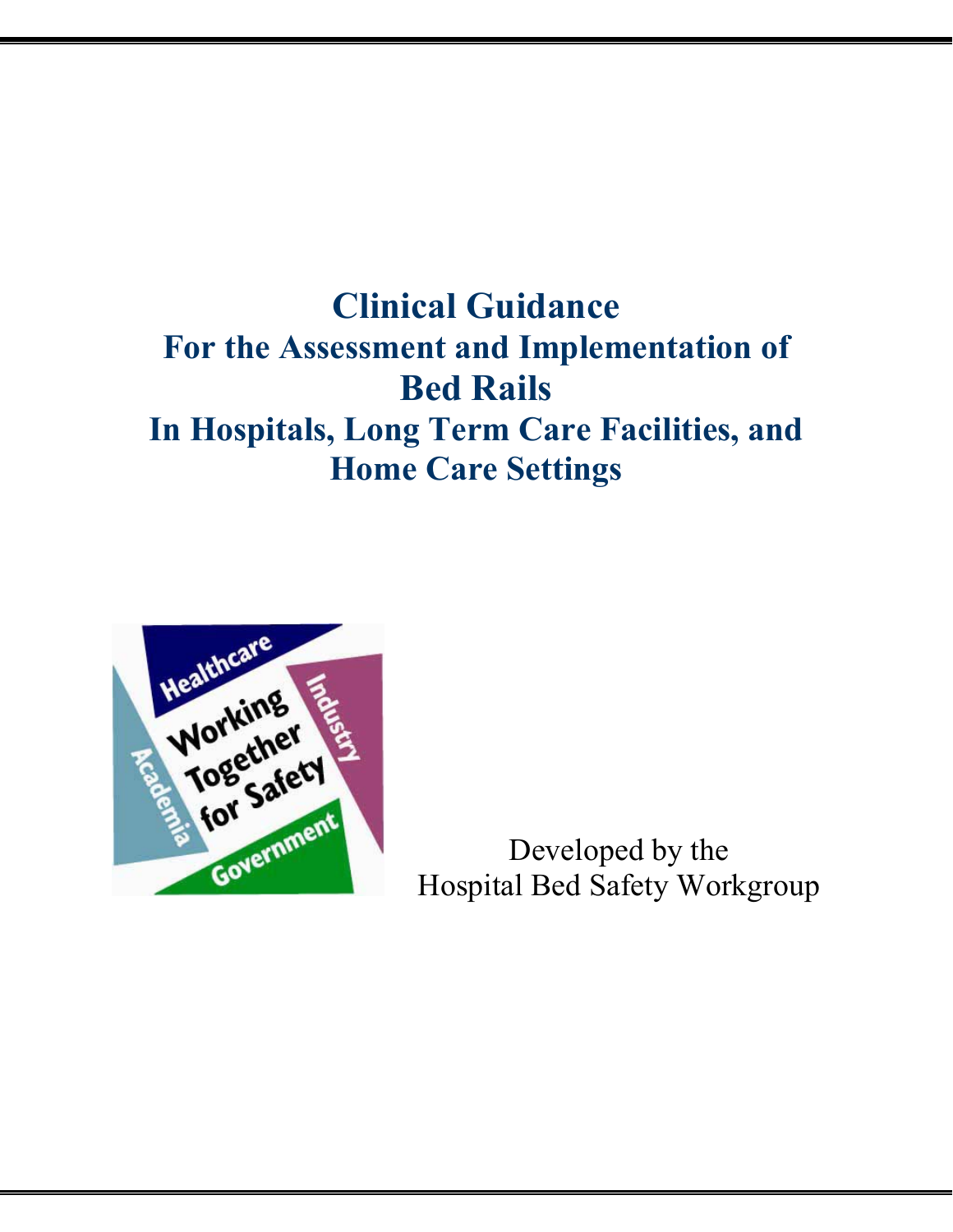# **Table of Contents**

|                                                                | ii |
|----------------------------------------------------------------|----|
|                                                                | 1  |
|                                                                | 3  |
|                                                                | 4  |
|                                                                | 5  |
|                                                                | 9  |
|                                                                | 10 |
|                                                                | 10 |
|                                                                | 10 |
|                                                                | 10 |
|                                                                | 11 |
|                                                                | 12 |
| Appendix 2: Bed Rails - Intended Purpose and Potential Risks   | 14 |
|                                                                | 15 |
| Appendix 4: Hospital Bed Safety Workgroup Member Organizations | 17 |
|                                                                | 18 |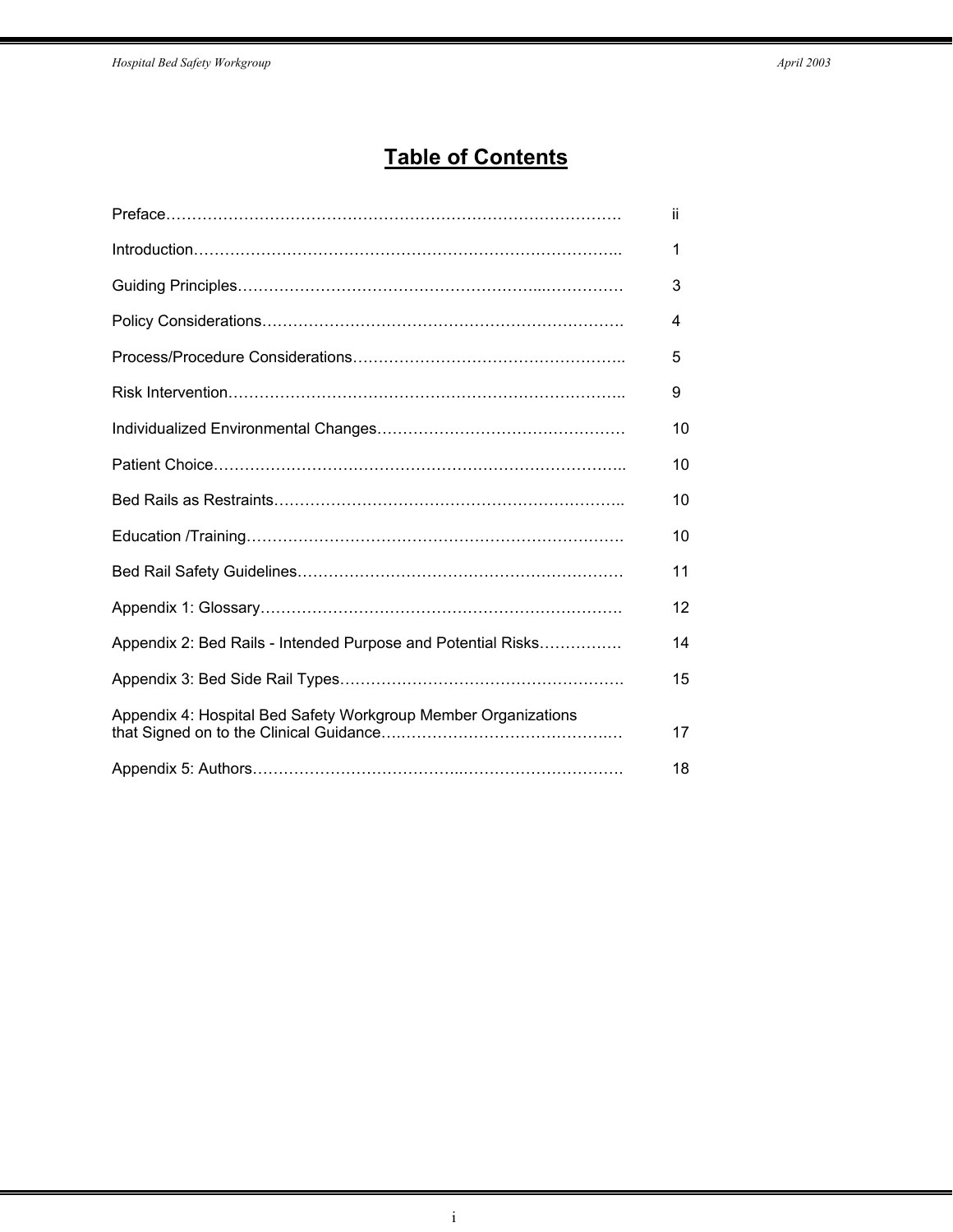*In April 1999, the Food and Drug Administration (FDA) in partnership with representatives from the hospital bed industry, national healthcare organizations, patient advocacy groups and other federal agencies formed the Hospital Bed Safety Workgroup. The workgroup's goal is to improve the safety of hospital beds for patients in all health care settings who are most vulnerable to the risk of entrapment. The workgroup is developing additional resources including dimensional guidelines, measurement tools, and educational materials to assist manufacturers, caregivers and consumers.* 

*This clinical guidance is provided for discussion and educational purposes only and should not be used or in any way relied upon without consultation with and supervision of a qualified practitioner based on the case history and medical condition of a particular patient. The Hospital Bed Safety Workgroup, their heirs, executors, administrators, successors, and assigns hereby disclaim any and all liability for damages of whatever kind resulting from the use, negligent or otherwise, of this clinical guidance.* 

For information about the Hospital Bed Safety Workgroup, see the FDA's website at http://www.fda.gov/cdrh/beds/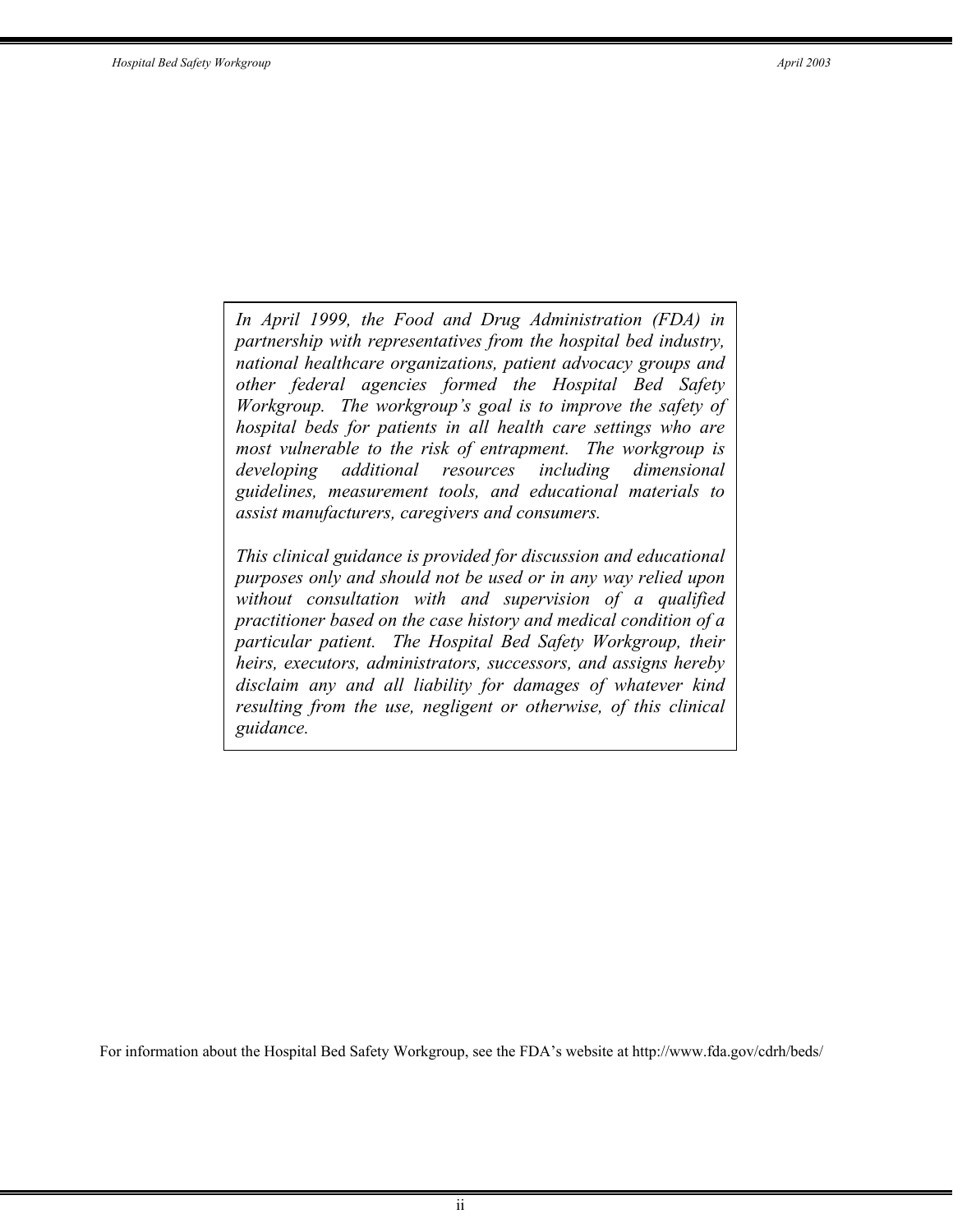# **Clinical Guidance For The Assessment and Implementation of Bed Rails In Hospitals, Long Term Care Facilities, and Home Care Settings**

## **Introduction**

Every patient, regardless of care setting, deserves a safe and comfortable sleeping and bed environment. The goal of this clinical guidance is the provision of such an environment to patients in hospitals, long term care facilities, and home care settings. (Note: The term *patient* as used in this document refers to patients in hospitals, residents in long term care facilities, and clients in home care settings.) The purpose of this guidance is to provide a uniform set of recommendations for caregivers in hospitals, long term care facilities, and home care settings to use when assessing their patients' need for and possible use of bed rails. The guidance is deliberately basic in design and content to allow each setting to adapt it to meet the unique needs of their respective patients and environments.

The guidance that follows is intended to assist caregivers in making decisions about the care for their patients. Its components are not intended to serve as clinical standards or requirements for care. They are not intended to serve as applicable federal, state or local regulations or guidelines governing care in respective settings. Likewise the recommendations should not be interpreted as the best or only options, professional standards of care, or legal protection for the users.

The term *bed rails* is used in this document. Commonly used synonymous terms are *side rails, bed side rails, and safety rails*. Bed rails are adjustable metal or rigid plastic bars that attach to the bed and are available in a variety of shapes and sizes from full to half, one-quarter, and oneeighth in lengths.<sup>1</sup> In the spectrum of care including hospital, long term care and home care settings, bed rails serve a variety of purposes, some of which are in the best interest of the patient's health and safety. Bed rails:

- are used on stretchers or beds while transporting patients following surgery or when relocating a patient to a new room or unit;
- can facilitate turning and repositioning within the bed or transferring in or out of a bed;
- may provide a feeling of comfort and security, or facilitate access to bed controls; and
- may be used as a physical barrier to remind the patient of the bed perimeters, to ask for nursing assistance, or to restrict voluntary movement out of bed.<sup>[2](#page-3-1)</sup>,<sup>[3](#page-3-2)</sup>

Achieving the goal of a safe and comfortable bed and sleeping environment may necessitate the reduction or elimination of bed rail use in cases in which the bed rail is not in the best interests of the patient's health and safety.

<span id="page-3-0"></span>l <sup>1</sup> Capezuti, E. & Lawson, WT III (1999). Falls and restraint liability issues. In P. Iyer (Ed.) Nursing Home

<span id="page-3-1"></span>Litigation: Investigation and Case Preparation. Tucson, AZ: Lawyers and Judges Publishing Company.<br><sup>2</sup> Braun, J.A. & Capezuti, E. (2000). The legal and medical aspects of physical restraints and bed side rails and their relationships to falls and fall-related injuries in nursing homes. DePaul Journal of Healthcare Law, 3 (1) 1-72. <sup>3</sup> Capezuti, E., Talerico, K.A., Cochran, I., Becker, H., Strumpf, N., & Evans, L. (1999). Individualized

<span id="page-3-2"></span>interventions to prevent bed-related falls and reduce side rail use. Journal of Gerontological Nursing, 25, 26-34.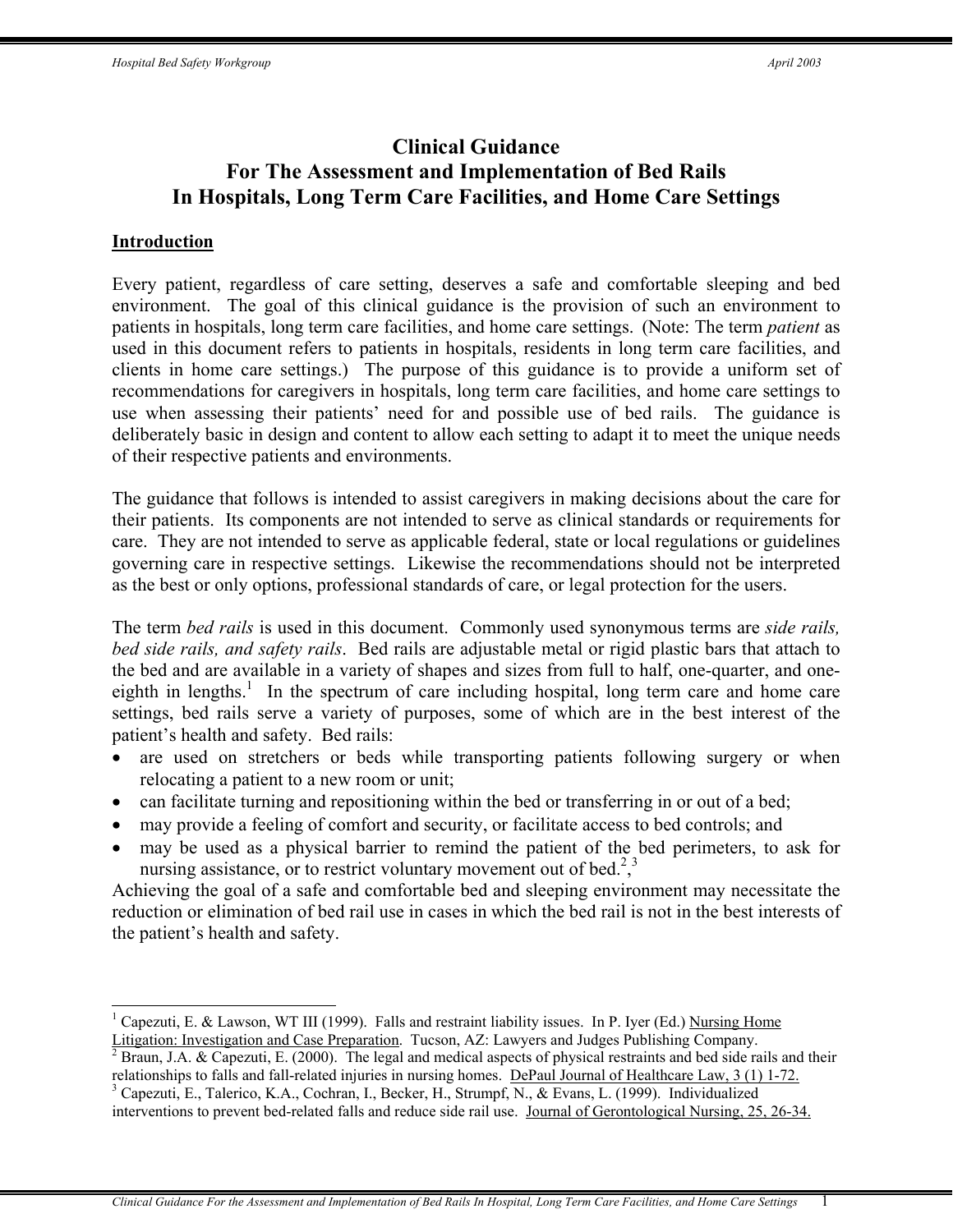$\overline{\phantom{a}}$ 

Although various types may be used depending on a patient's medical and functional needs, bed rails may pose increased risk to patient safety. Clinical research suggests that bed rails may not be benign safety devices. For example, evidence indicates that half-rails pose a risk of entrapment and full rails pose a risk of entrapment as well as falls that occur when patients climb overthe rails or footboards when the rails are in use.<sup>4,5</sup> Recognizing this risk, the U.S. Food and Drug Administration (FDA) and Centers for Medicare & Medicaid Services (CMS), formerly known as the Health Care Financing Administration (HCFA), have taken action aimed at reducing the likelihood of injuries related to bed rails. The FDA MedWatch Reporting Program receives reports of entrapment hazards.<sup>[6](#page-4-2)</sup> In 1995 the FDA issued a Safety Alert entitled, "*Entrapment Hazards with Hospital Bed Side Rails*.["7](#page-4-3) In 1997, the FDA authored an article, based on the reported hospital bed adverse events, that identified potential risk factors and entrapment locations about the hospital bed. The FDA continues to receive reports of patient deaths and injury that provide documentation of patient entrapment.<sup>[8](#page-4-4)</sup>

CMS has imposed performance expectations on hospitals and nursing facilities. For example, in implementing federal regulations that apply to the use of physical restraints, CMS issued guidance in June 2000 for surveyors to determine hospitals' compliance with these regulations. One section of the guidance states, "*It is important to note that side rails present an inherent safety risk, particularly when the patient is elderly or disoriented. Even when a side rail is not intentionally used as a restraint, patients may become trapped between the mattress or bed frame and the side rail. Disoriented patients may view a raised side rail as a barrier to climb over, may slide between raised, segmented side rails, or may scoot to the end of the bed to get around a raised side rail. When attempting to exit the bed by any of these routes, the patient is at risk for entrapment, entanglement, or falling from a greater height posed by the raised side*  rail, with a possibility for sustaining greater injury or death than if he/she had fallen from the *height of a lowered bed without raised siderails."[9](#page-4-5)*

In September 2000 CMS (then HCFA) issued revisions to surveyor guidance for determining nursing facilities' compliance with federal Medicare and Medicaid regulations governing the use of restraints, which similarly describes the potential risks of using bed rails.<sup>10</sup> For example, the guidance states, "*The same device may have the effect of restraining one individual, but not another, depending on the individual resident's condition and circumstances. For example, partial rails may assist one resident to enter and exit the bed independently while acting as a restraint for another."* 

<span id="page-4-1"></span><span id="page-4-0"></span> $^{4}$ Parker, K., Miles, SH. (1997). Deaths caused by bed rails. <u>Journal of the American Geriatrics Society</u> 45:797-802.<br><sup>5</sup> Egipsod, E.M., Moore, M. Journal of (1997). Eliminating full langth hed rails from long term age  $<sup>5</sup>$  Feinsod, F.M., Moore, M., Levenson, S. (1997). Eliminating full-length bed rails from long term care facilities.</sup> Nursing Home Medicine 5:257-263.

<span id="page-4-2"></span> $6 \text{ MedWatch}$ , the U.S. Food and Drug Administration's medical products reporting program.

<span id="page-4-3"></span><sup>&</sup>lt;sup>7</sup> Food and Drug Administration. FDA Safety Alert: Entrapment Hazards with Hospital Bed Side Rails (Aug 23, 1995). U.S. Department of Health and Human Services.

<span id="page-4-4"></span> $8 \text{ Todd, J., Ruhl, C., & Gross, T. (1997). Injury and Death Associated with Hospital Bed Side-Rails: Reports to the$ U.S. Food and Drug Administration from 1985 to 1995. American Journal of Public Health 87 (10): 1675-1677.

<span id="page-4-5"></span><sup>&</sup>lt;sup>9</sup> Health Care Financing Administration guidance to surveyors in the implementation of 42 CFR Part 482 Medicare and Medicaid Programs. State Operations Manual Provider Certification Transmittal 17. June 2000. A-182-183.

<span id="page-4-6"></span> $10$ Health Care Financing Administration guidance to surveyors in the implementation of 42 CFR Part 483.13(a). Medicare and Medicaid Programs. State Operations Manual Provider Certification Transmittal 20. September 7, 2000. PP-45.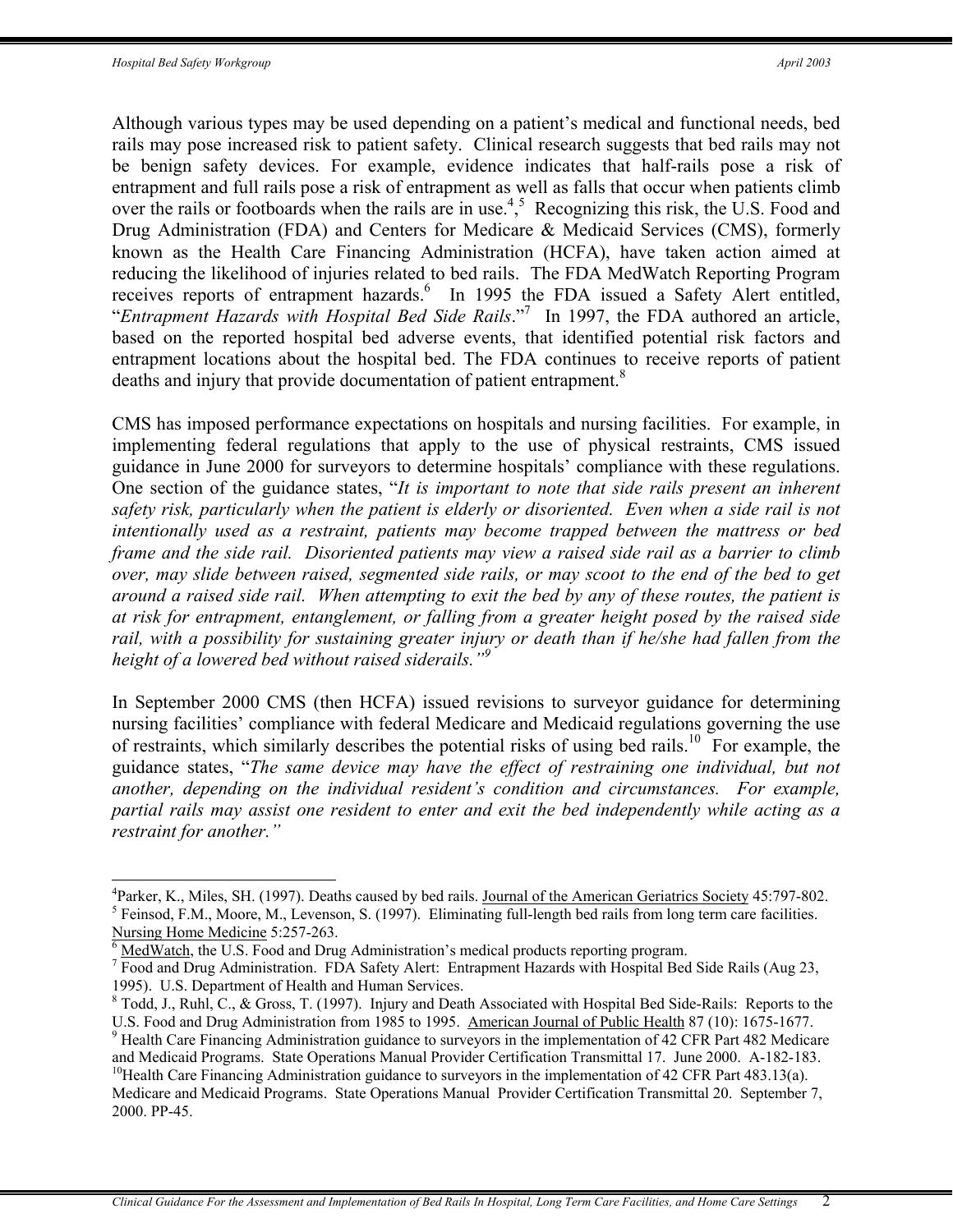#### **Guiding Principles**

National surveys of patient deaths occurring in the bed environment demonstrate the risk of entrapment when a patient slips between the mattress and bed rail or when the patient becomes entrapped in the bed rail itself. The population at risk for entrapment are patients who are frail or elderly or those who have conditions such as agitation, delirium, confusion, pain, uncontrolled body movement, hypoxia, fecal impaction, and acute urinary retention that cause them to move about the bed or try to exit from the bed. The absence of timely toileting, position change, and nursing care are factors that may also contribute to the risk of entrapment. The risk may also increase due to technical issues such as the mis-sizing of mattresses, bed rails with winged edges, loose bed rails, or design elements such as wide spaces between vertical bars in the rails themselves.

The principles that follow are intended to guide the development of patients' care plans.

- 1. The automatic use of bed rails may pose unwarranted hazards to patient safety. When planning patient care the following should be considered:
	- The potential for serious injury is more likely to be related to a fall from a bed with raised bed rails when the patient attempts to climb over, around, between, or through the rails, or over the foot board, than from a bed without rails in use.
	- Evaluation is needed to assess the relative risk of using the bed rail compared with not using it for an individual patient.
	- Bed rails sometimes restrain patients. When used as restraints, bed rails can pose the same risk to patient safety as other types of physical restraints.
	- Patient safety is paramount. In an emergent situation the caregiver needs to do whatever is necessary in his or her professional judgment to secure the patient's safety. Consider that using a bed rail or other device to restrain the patient could place the patient's safety at risk.
	- Physical restraints such as vest/chest, waist, or leg/arm restraints used simultaneously with raised bed rails may be medically indicated in certain limited circumstances in the acute care environment. Consider that when physical restraints and bed rails are used simultaneously:
		- the risk to patient safety, e.g., suffocation or accidental suspension, may increase;
		- patients should be monitored closely;
		- appropriate care such as toileting should be provided; and
		- reassessment for medical necessity and removal is needed on a regular basis.
	- Strangling, suffocating, bodily injury, or death can occur when patients or parts of their bodies are caught between rails or between the bed rails and mattresses.
- 2. Decisions to use or to discontinue the use of a bed rail should be made in the context of an individualized patient assessment using an interdisciplinary team with input from the patient and family or the patient's legal guardian.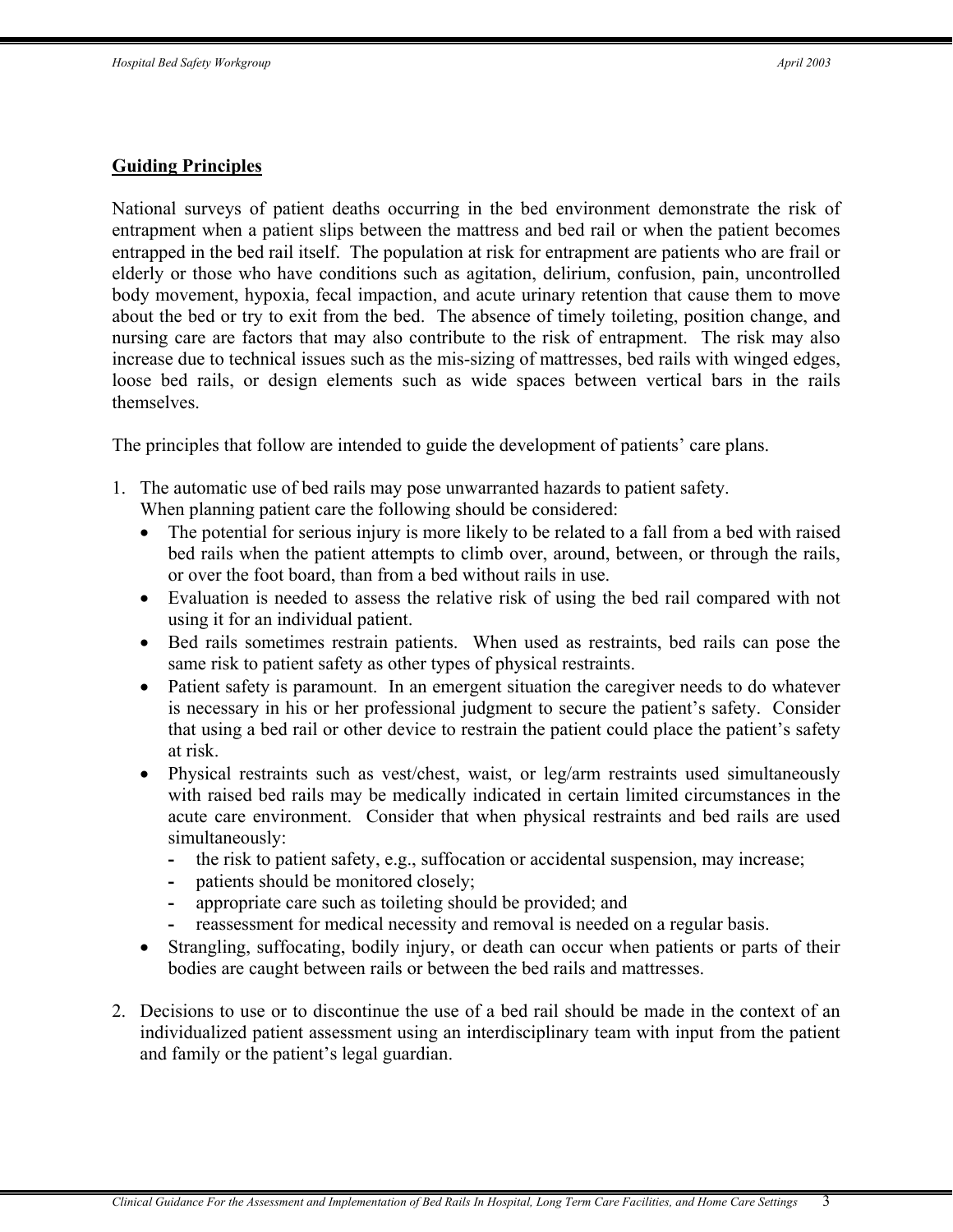3. The patient's right to participate in care planning and make choices should be balanced with caregivers' responsibility to provide care according to an individual assessment, professional standards of care, and any applicable state and federal laws and regulations.

## **Policy Considerations**

- 1. Regardless of the purpose for which bed rails are being used or considered, a decision to utilize or remove those in current use should occur within the framework of an individual patient assessment**.**
- 2. Because individuals may differ in their sleeping and nighttime habits, creation of a safe bed environment that takes into account patients' medical needs, comfort, and freedom of movement should be based on individualized patient assessment by an interdisciplinary team.
	- The composition of the interdisciplinary team may vary depending upon the nature of the care and service setting and the patient's individual needs. Team members for consideration should include, but are not limited to: nursing, social services, and dietary personnel; physicians (or their designees); medical director; rehabilitation and occupational therapists; patient; family (or authorized representative); and medical equipment suppliers.
	- The patient and family (or authorized representative) play a key role in the creation of a safe and comfortable bed and sleeping environment. These individuals can provide information about the patient's previous sleeping habits and bed environment that caregivers need to design the bed environment. Their participation in discussions facilitates creation of a bed and sleeping environment that meets patients' needs.
- 3. Use of bed rails should be based on patients' assessed medical needs and should be documented clearly and approved by the interdisciplinary team.
	- Bed rail effectiveness should be reviewed on a regular basis.
	- The patient's chart should include a risk-benefit assessment that identifies why other care interventions are not appropriate or not effective if they were previously attempted and determined not to be the treatment of choice for the patient. (See Appendix 1: Glossary for patient/caregiver assist items.)
- 4. Bed rail use for treatment of a medical symptom or condition should be accompanied by a care plan (treatment program) designed for that symptom or condition.
	- The plan should present clear directions for further investigation of less restrictive care interventions.
	- The documentation should describe the attempts to use less restrictive care interventions and, if indicated, their failure to meet patients' assessed needs.
- 5. Bed rail use for patient's mobility and/or transferring, for example turning and positioning within the bed and providing a hand-hold for getting into or out of bed, should be accompanied by a care plan.
	- The patient should be encouraged to participate in care planning to help design a safe and comfortable bed environment.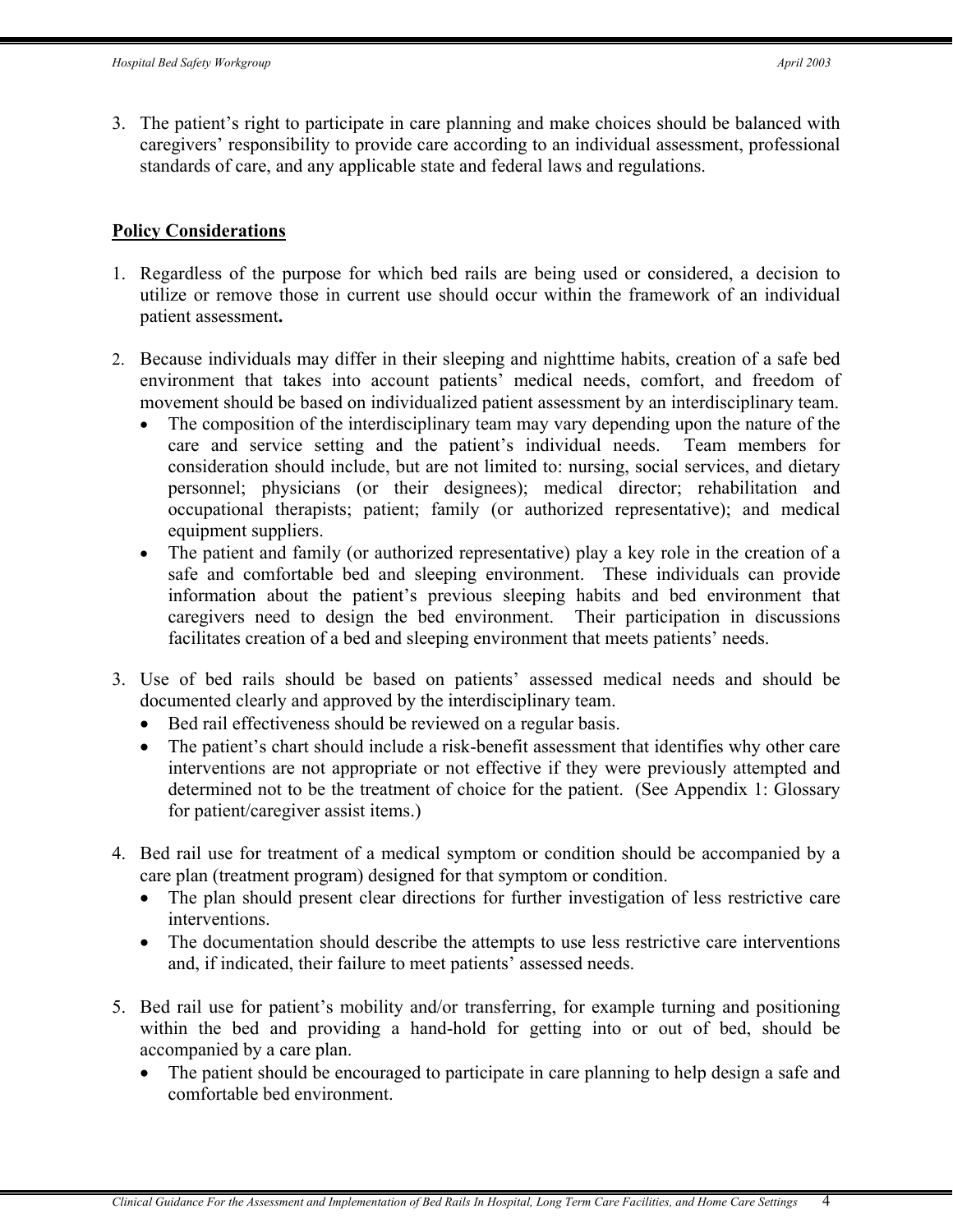- The care plan should:
	- include educating the patient about possible bed rail danger to enable the patient to make an informed decision; and
	- address options for reducing the risks of the rail use.
- 6. The process of reducing and/or eliminating existing use of bed rails should be undertaken incrementally using an individualized, systematic, and documented approach.
- 7. Creating a safe bed environment does not necessarily preclude the use of bed rails. However, a decision to use them should be based on a comprehensive assessment and identification of the patient's needs, which include comparing the potential for injury or death associated with use or non-use of bed rails to the benefits for an individual patient. In creating a safe bed environment, the following general principles should be applied:
	- Avoid the *automatic* use of bed rails of any size or shape.
	- Restrict the use of physical restraints, including chest, abdominal, wrist, or ankle restraints of any kind on individuals in bed.
	- Inspect, evaluate, maintain, and upgrade equipment (beds/mattresses/bed rails) to identify and remove potential fall and entrapment hazards and appropriately match the equipment to patient needs, considering all relevant risk factors.
	- Re-assess the patient's needs and re-evaluate the equipment if an episode of entrapment or near-entrapment occurs, with or without serious injury. This should be done immediately because fatal "repeat" events can occur within minutes of the first episode.

#### **Process/Procedure Considerations**

The items listed below are not meant to be all-inclusive. Caregivers may identify other concerns that need to be addressed.

1. Individualized Patient Assessment

Any decision regarding bed rail use or removal from use should be made within the framework of an individual patient assessment. If a bed rail has been determined to be necessary, steps should be taken to reduce the known risks associated with its use. The individual patient assessment includes<sup>11</sup>,  $\frac{12, 13, 14, 15, 16, 17, 18}{7, 18, 18, 17, 18, 18, 18, 18, 18, 18, 18, 18, 18}$  $\frac{12, 13, 14, 15, 16, 17, 18}{7, 18, 18, 17, 18, 18, 18, 18, 18, 18, 18, 18, 18}$  $\frac{12, 13, 14, 15, 16, 17, 18}{7, 18, 18, 17, 18, 18, 18, 18, 18, 18, 18, 18, 18}$  $\frac{12, 13, 14, 15, 16, 17, 18}{7, 18, 18, 17, 18, 18, 18, 18, 18, 18, 18, 18, 18}$  $\frac{12, 13, 14, 15, 16, 17, 18}{7, 18, 18, 17, 18, 18, 18, 18, 18, 18, 18, 18, 18}$  $\frac{12, 13, 14, 15, 16, 17, 18}{7, 18, 18, 17, 18, 18, 18, 18, 18, 18, 18, 18, 18}$  $\frac{12, 13, 14, 15, 16, 17, 18}{7, 18, 18, 17, 18, 18, 18, 18, 18, 18, 18, 18, 18}$  $\frac{12, 13, 14, 15, 16, 17, 18}{7, 18, 18, 17, 18, 18, 18, 18, 18, 18, 18, 18, 18}$  $\frac{12, 13, 14, 15, 16, 17, 18}{7, 18, 18, 17, 18, 18, 18, 18, 18, 18, 18, 18, 18}$  $\frac{12, 13, 14, 15, 16, 17, 18}{7, 18, 18, 17, 18, 18, 18, 18, 18, 18, 18, 18, 18}$  $\frac{12, 13, 14, 15, 16, 17, 18}{7, 18, 18, 17, 18, 18, 18, 18, 18, 18, 18, 18, 18}$  $\frac{12, 13, 14, 15, 16, 17, 18}{7, 18, 18, 17, 18, 18, 18, 18, 18, 18, 18, 18, 18}$  $\frac{12, 13, 14, 15, 16, 17, 18}{7, 18, 18, 17, 18, 18, 18, 18, 18, 18, 18, 18, 18}$  $\frac{12, 13, 14, 15, 16, 17, 18}{7, 18, 18, 17, 18, 18, 18, 18, 18, 18, 18, 18, 18}$  $\frac{12, 13, 14, 15, 16, 17, 18}{7, 18, 18, 17, 18, 18, 18, 18, 18, 18, 18, 18, 18}$ 

<span id="page-7-0"></span> $\overline{\phantom{a}}$  $11$  Capezuti, E., Talerico, K.A., Strumpf, N., & Evans, L. (1998). Individualized assessment and intervention in

<span id="page-7-2"></span><span id="page-7-1"></span>

bilateral side rail use. <u>Geriatric Nursing</u>, 25, 26-34.<br><sup>12</sup> *See* Capezuti et al., *supra* note 1.<br><sup>13</sup> Donius, M. & Rader, J. (1994) Use of Side rails: Rethinking a Standard of Practice, <u>Journal of Gerontological</u><br>Nurs

<span id="page-7-3"></span><sup>&</sup>lt;sup>14</sup> Rader, J. (1995). Creating a supportive environment for eliminating restraints. In Rader, J. & Tornquist, E.M. (Eds.) Individualized Dementia Care, New York: Springer Publishing Company.

<span id="page-7-4"></span><sup>&</sup>lt;sup>15</sup> Donius, M., & Rader, J. (1996). Side rails: Rethinking a Standard Practice. In Burggraf, V. & Barry, R. (Eds.), Gerontological Nursing Current Practice and Research. Thorofare, NJ: Slack, Inc.

<span id="page-7-5"></span> $^{16}$  O'Keeffe, S., Jack, C.I.A., & Lye, M. (1996). Use of restraints and bed rails in a British hospital. Journal of the American Geriatrics Society, 44, 1086-1088.<br><sup>17</sup> Frengley, J.D. (1999), Bedrails: Do They Have A Benefit?, Journal of the American Geriatrics Society, 47(5):

<span id="page-7-6"></span><sup>627-628.</sup> 

<span id="page-7-7"></span><sup>&</sup>lt;sup>18</sup> Hammond, M., Levine, J.M. Bedrails: Choosing the Best Alternative. Geriatric Nursing. 20(6):297-300. 1999 Nov. – Dec.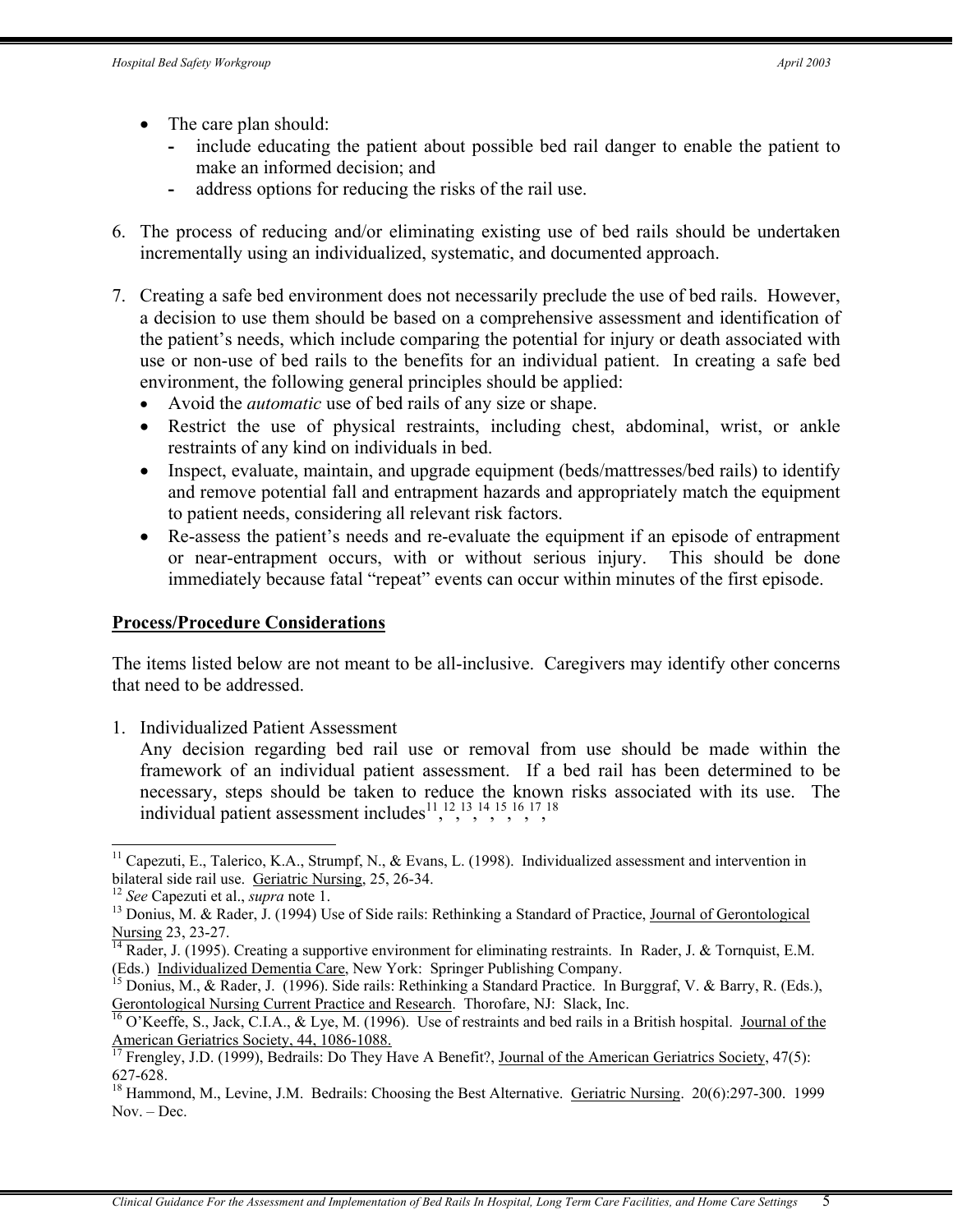- Medical diagnosis, conditions, symptoms, and/or behavioral symptoms
- Sleep habits
- Medication
- Acute medical or surgical interventions
- Underlying medical conditions
- Existence of delirium
- Ability to toilet self safely
- Cognition
- Communication
- Mobility (in and out of bed)
- Risk of falling
- 2. Sleeping environment assessment

This assessment includes elements or conditions that may affect the patient's ability to sleep and may be considered in evaluating areas to address in a patient's care plan.

- Comfort
	- − pain
	- hypoxia
	- − grieving
	- − loneliness
	- − hunger, thirst
	- − hydration
	- − calorie intake and protein calories
	- − boredom
	- − amount of time spent in bed
	- − light levels
	- − temperature
- Understanding of self and family
	- − hobbies, interests, religion
	- pictures of family
- Proximity to toilet
	- − toilet within view
	- − toilet accessible
	- − strategy (patient with or without help from caregiver) for toileting
- Appropriate bed
	- − comfortable
	- − safe
	- − height
	- − mattress/overlay
	- − mattress edge definition (if necessary)
	- − support for turning (if necessary)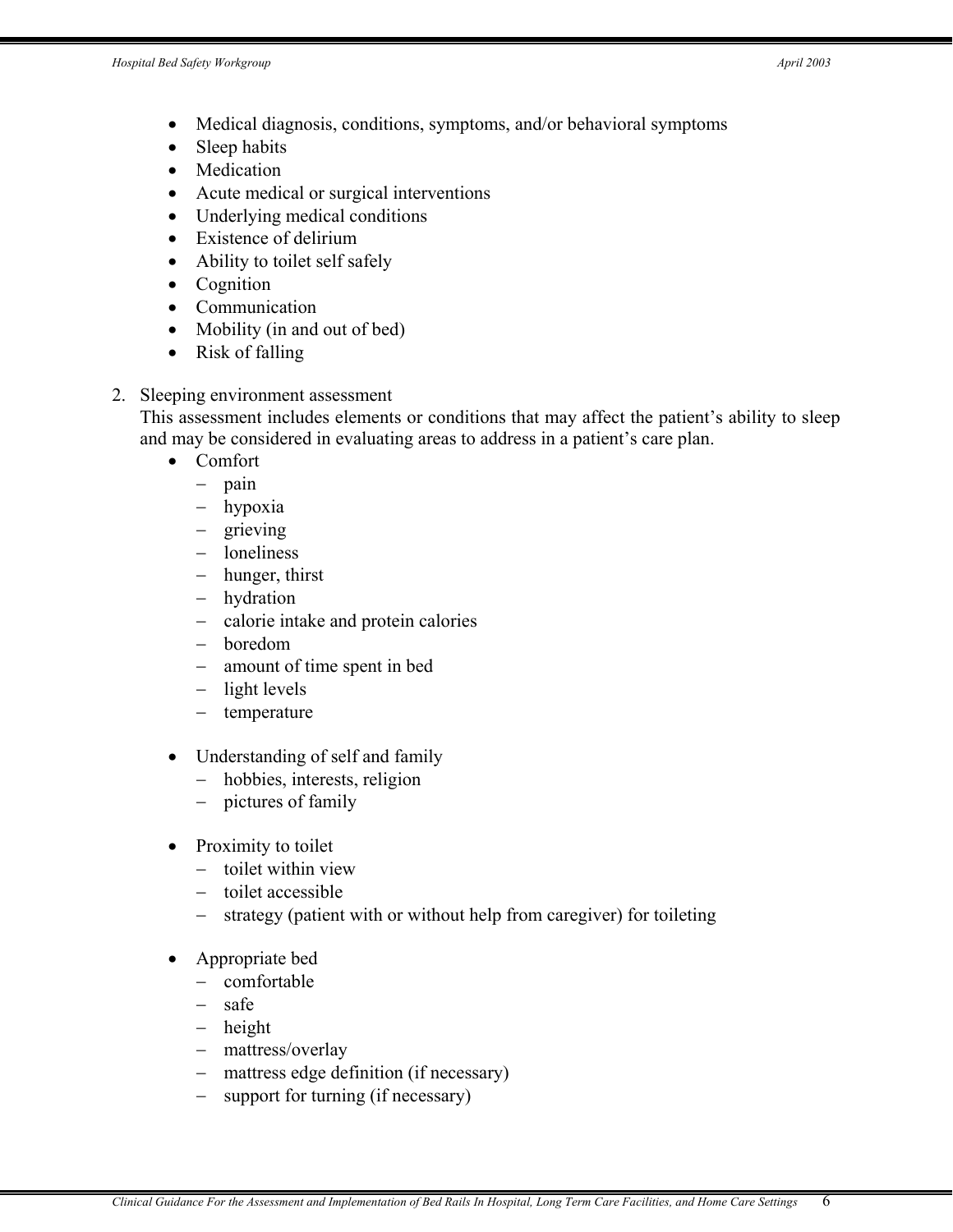- − strategy for safe egress
- − elevation for head of bed
- Support by Caregivers
	- − individualized toileting schedule
	- − routine comfort assessment
	- − skin care and hygiene
	- − emotional and physical support
- Medical Stabilization
	- − treatment of underlying acute medical problems
	- − dosages and types of medication
	- − effects of long-term use of hypnotics
	- − pain treatment strategy
	- − caution with orthostatic medications (diuretics, short-acting antihypertensives)
	- − diuretics (if indicated) not given at night
	- − diabetic snack given at night
	- − treatment for nocturnal esophageal reflux
	- − bowel elimination plan for regularity
- 3. Treatment Programs/Care Plans
	- Address diagnoses, symptoms, conditions, and/or behavioral symptoms for which the use of a bed rail is being considered.
	- Identify nursing/medical and environmental interventions (e.g., for a patient with a life-long habit of staying up at night, provide nighttime activity).
	- If clinical and environmental interventions have proven to be unsuccessful in meeting the patient's assessed needs or a determination has been made that the risk of bed rail use is lower than that of other interventions or of not using them, bed rails may be used. Documentation of the risk-benefit assessment should be in the patient's medical chart.
	- The team should review the treatment program and determine its effects on the patient through an ongoing cycle of evaluation that includes assessment of outcomes and adverse effects.
	- When planning care for the patient for whom a low bed is selected, consideration should be given to potential effects on the patient such as restraining desired voluntary movement or creating an unwanted psychological effect by being placed close to the floor. The individualized care plan and risk benefit considerations should address these issues and the plan modified accordingly.
	- General guidance:
		- a. A patient is assessed to be at low risk for injury, as defined by these factors:
			- transfers safely to and from the bed to a wheelchair without assistance;
			- ambulates without assistance to and from the toilet without falling;
			- has not fallen, or is unlikely to fall, out of bed; and
			- notifies staff appropriately using call system.

*Consider using a bed for this patient without a bed rail.*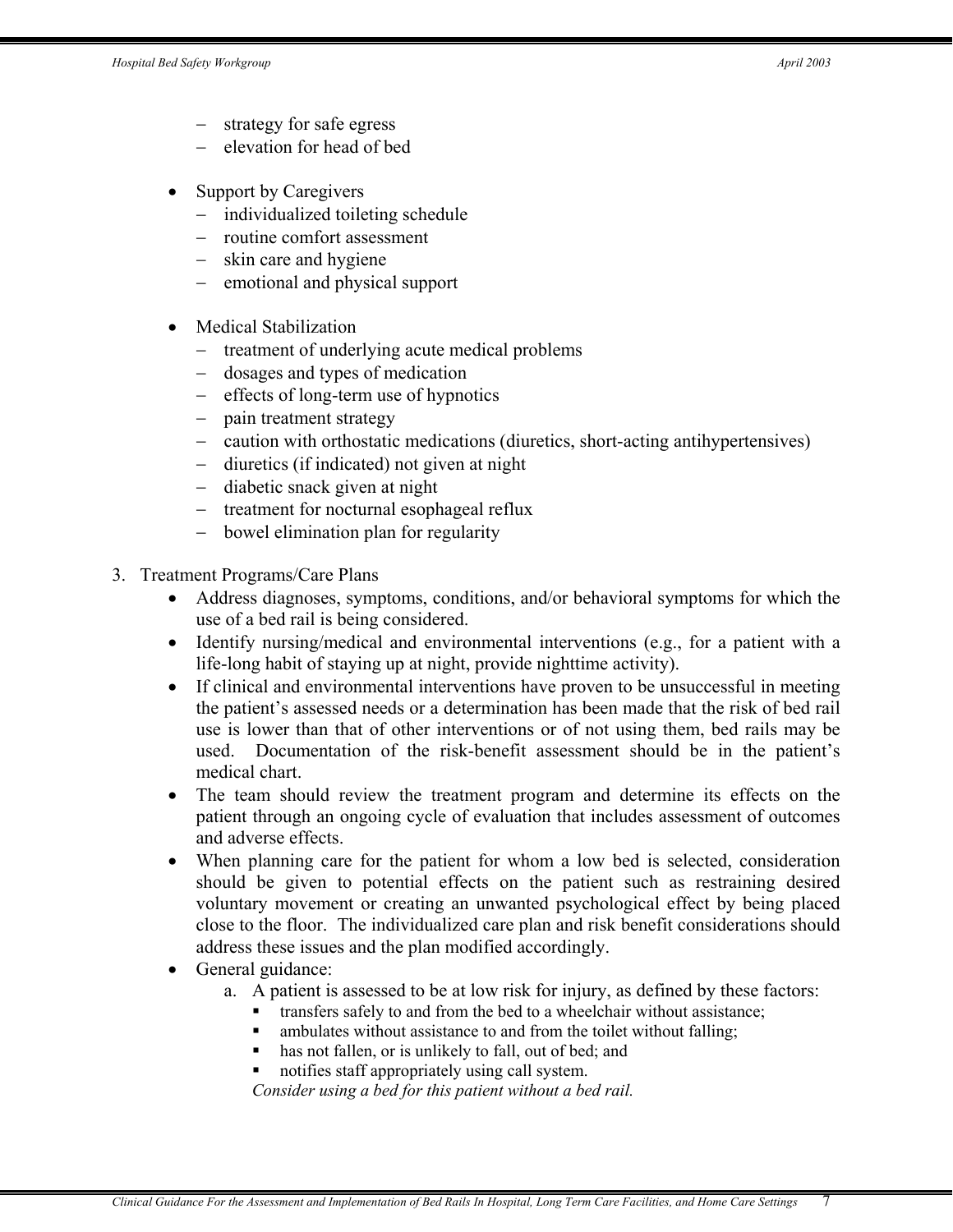- b. A patient is assessed to be unsafe in bed, or at high risk for injury, as defined by these factors:
	- inability to transfer safely to and from the bed to a wheelchair;
	- **PEDIE:** previous entrapment or near-entrapment episode;
	- inability to ambulate to and from the toilet without falling;
	- history of bed-related serious injury;
	- episodes of falling out of bed, or likelihood that such episodes will occur; or
	- inconsistent in notifying staff of needs or unable to access the call system.

*Consider placing this patient in an adjustable height bed that can go very low to the floor for sleeping and raised for transfers and activities of daily living care, or an alternative such as a concave mattress as determined by the interdisciplinary care team. Use a high-impact mat next to the bed.* 

c. A patient is assessed to require a bed in a low position but has difficulty getting into the low bed from the standing position:

*Consider an adjustable-height bed. If this is not available, consider adding a quarter rail or transfer device (See Appendix 1: Glossary) to a low bed for the patient to hold for support while entering the low bed.* When selecting a support hold, consider:

- Such rails should contain cross bars close enough to prevent the passage of the patient's head or body part through the rail and fit closely enough to the mattress to prevent entrapment.
- Other interventions exist, such as secured vertical poles used for transferring in and out of bed. These poles, which are secured into the ceiling and floor, have weight limits. Tape applied to the pole may increase traction. They are generally used with more cognitively functional individuals.
- d. A patient is assessed to need a low bed, but an assessment determines that the patient is in danger of hurting him/herself while exiting from the low bed or is in danger of an unstable transfer after standing up by grabbing onto a bed side table or sink:

*Consider using a bed alarm to alert nursing staff when patient is leaving the bed*.

- Base the decision on the individual patient's clinical condition and assessment.
- Carefully consider the use of bed alarms for the patient who is agitated or confused.
- e. Steps should be taken to reduce risk of injury to patients and caregivers. Keep the bed in the lowest position with the wheels locked when occupied, adjusting the level for activities such as administering care or for patient transfers in/out of bed:
	- Place a high impact mat next to the low bed to cushion falls from the low bed as long as this does not create a greater risk of accident to the patient or caregivers.
	- Raise the bed to give care and lower it when finished. If the bed is not adjustable, utilize body mechanics techniques such as kneeling on one or both knees on the high impact mat rather than bending over.
	- Store the high impact mat when it is not in use.
	- Assess area for objects that may cause injury.
	- Move furniture far enough away from the bed to avoid risk of injury.
	- Train caregivers on the proper use of low beds and proper body mechanics.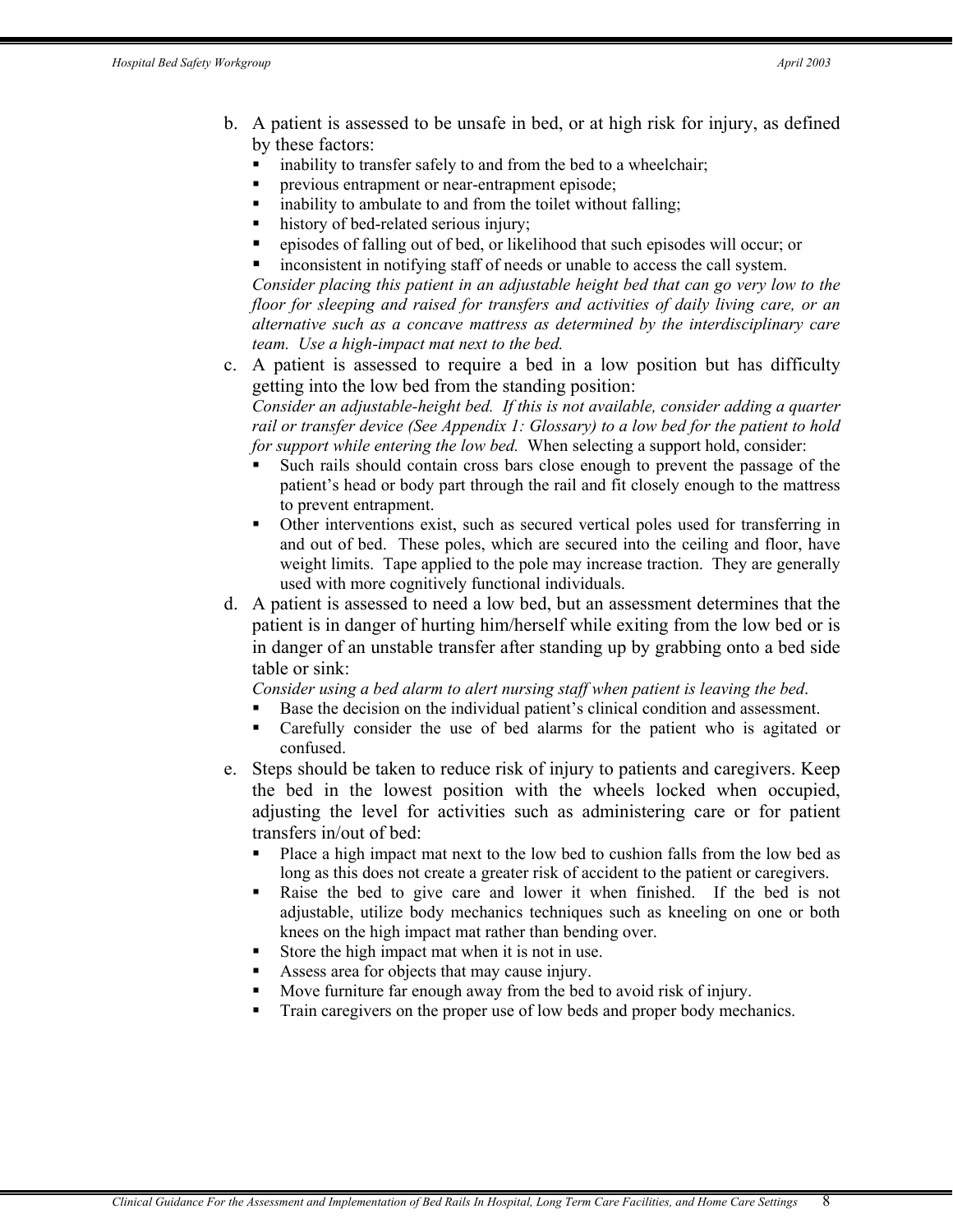#### **Risk Intervention**

Assessment of risk should be part of the individual patient's assessment, and steps to address the risk should be incorporated into the patient's care plan.The following are examples of risk intervention approaches.

- 1. Nursing
	- Provide individually scheduled toileting.
	- Develop a schedule for turning and positioning.
	- Clean urine and/or feces promptly.
	- Elevate head of bed for patients with congestive heart failure (CHF), chronic obstructive pulmonary disease (COPD), reflux, and actively infusing enteral fluids.
	- Position patients to maximize comfort and change positions in a timely manner, maintaining comfort and reducing risk for skin breakdown.
	- Accommodate patients' preferred bedtime habits whenever possible.
	- Restrict use of physical restraints on patients in bed.
	- When medically indicated, use padded bed rails for individuals with an active seizure disorder or active movement disorder.
	- Provide distractions such as music, television, or food and fluids for patients who do not sleep through the night.
	- Provide calming interventions and pain relief.
	- Plan time during the day to provide periods of physical activity that help promote a restful sleep.
	- Re-evaluate and revise patient's treatment program as needed if an episode of entrapment or near-entrapment occurs with or without serious injury.

#### 2. Medical

- Minimize use of medications that alter mental status.
- Use alternatives to sleeping medications.
- Dispense diuretics before the late afternoon/evening.
- Treat pain.
- Screen and treat for hypoxia.
- Assess the clinical status of delirious patients to rule out reversible etiologies.
- Promote mobility and fitness, e.g., restorative care to enhance abilities to stand safely and to walk.
- 3. Patient and Family
	- Seek and utilize input about the patient from the patient and family (or authorized representative) to assist in identifying nursing and medical risk interventions.
	- If patients or family members ask about using bed rails, encourage them to talk to the health care team about whether bed rails are indicated.
	- Since the patient and family are integral members of the team, they should be encouraged to learn about bed safety and appropriate care options.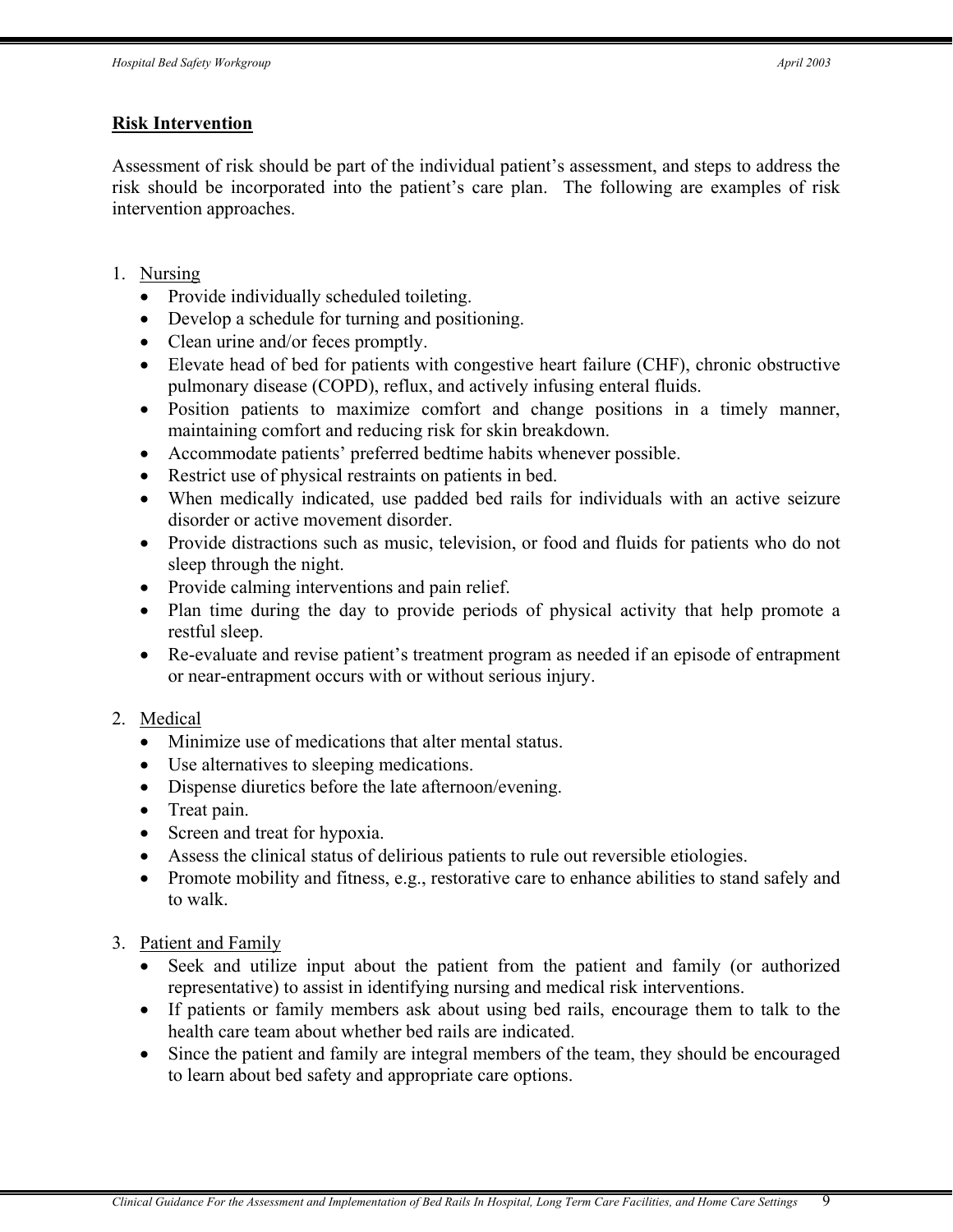The environmental changes listed below are suggestions for consideration. Whether they will be used for an individual patient depends on the patient's assessment.

- 1. Use of low beds with adjacent mat on the floor (with consideration given to using mechanical lifts and proper lift technique training for caregiver staff).
- 2. Use of low beds that can be elevated electronically for transfer and activities of daily living (ADL) care.
- 3. Placement of the patient's call bell within easy reach and provision of visual and verbal reminders to use the call bell when necessary.
- 4. Use of bed alarms to warn of patients' attempts to exit from bed.
- 5. Use of "perimeter reminders" or "border definers" such as body pillow/cushions or mattresses with lipped/raised edges.
- 6. Use of a trapeze affixed to bed to increase patient's bed mobility. (For patients with shoulder conditions, trapeze use should be carefully scrutinized.)
- 7. Placement of inconspicuous signs, without patients' names, to inform caregivers of interdisciplinary care team recommendations.

## **Patient Choice**

As with any other device that may be used as a restraint, if a patient, family member, or authorized representative requests the inappropriate use of side rails, then the interdisciplinary care team has a responsibility to discuss the risks involved, as well as the benefits of any clinical and/or environmental interventions that may be safer in meeting the patient's assessed needs, individual circumstances, and environment. The patient's right to participate in care planning and make choices should be balanced with caregivers' responsibility to provide care according to an individual assessment, professional standards of care, and any applicable state and federal laws and regulations.

## **Bed Rails as Restraints**

When bed rails have the effect of keeping a patient from voluntarily getting out of bed, they fall under the definition of a physical restraint. If they are not necessary to treat medical symptoms, and less restrictive interventions have not been attempted and determined to be ineffective, bed rails used as restraints should be avoided.<sup>19</sup>,<sup>20</sup> Bed rails used on the bed of a patient who is completely immobile do not serve as restraints, but may not be medically necessary. It is recommended that they be avoided.

## **Education /Training**

Hospitals, long term care facilities, and home health care providers should provide education and training about bed rail use to assist in creating and implementing a safe and comfortable sleeping environment for their patients. It is recommended that the education and training be directed toward the following groups:

<span id="page-12-0"></span> $\overline{\phantom{a}}$ <sup>19</sup> *See* Health Care Financing Administration *supra* note 10.

<span id="page-12-1"></span><sup>20</sup> *See* Health Care Financing Administration *supra* note 7 at A-182.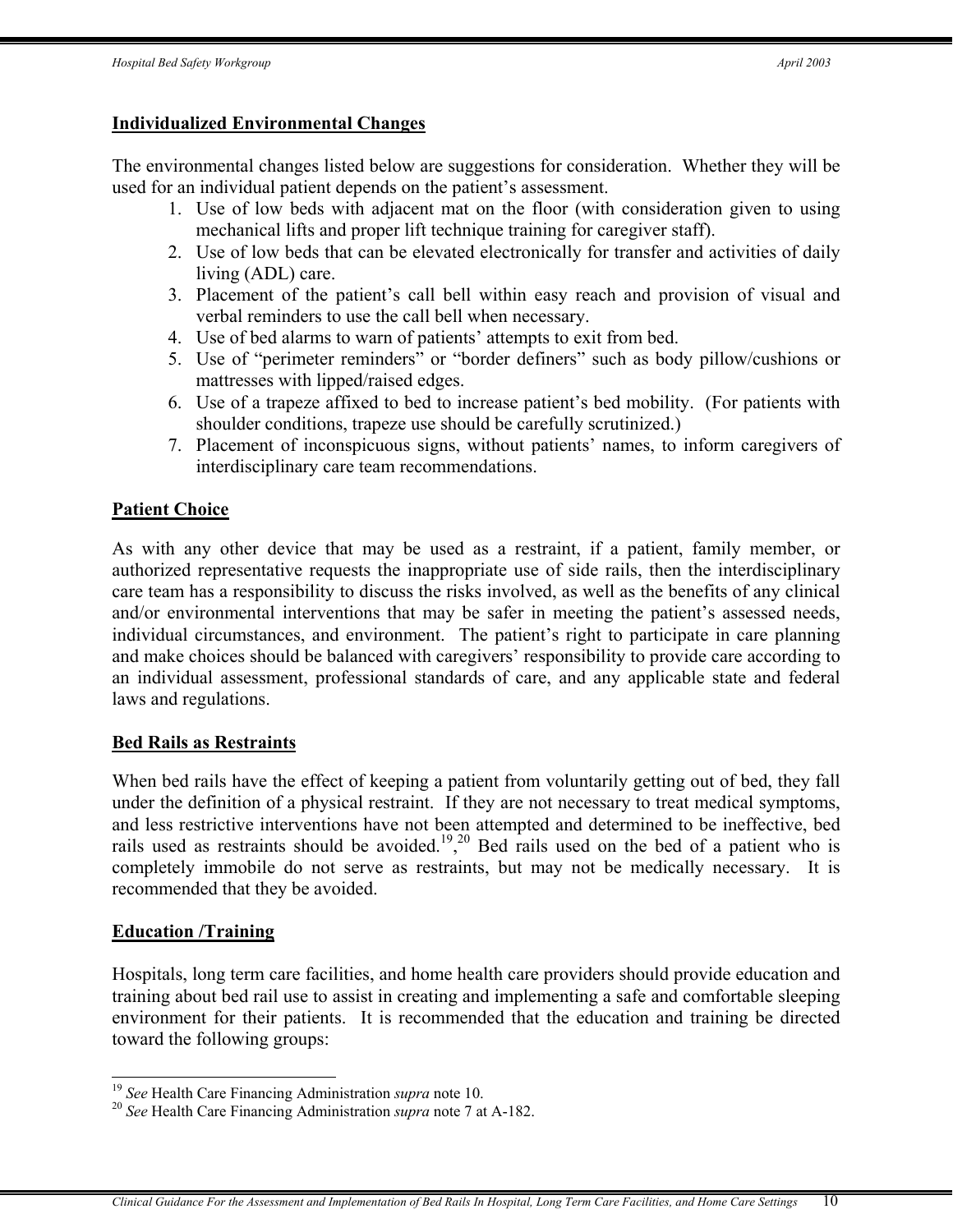- Staff
- Patient/family
- Physicians, including medical directors and physician extenders such as physician assistants and nurse practitioners
- Long term care ombudsman
- Regulatory agencies or representatives

## **Bed Rail Safety Guidelines**

If it is determined that bed rails are required and that other environmental or treatment considerations may not meet the individual patient's assessed needs, or have been tried and were unsuccessful in meeting the patient's assessed needs, then close attention must be given to the design of the rails and the relationship between rails and other parts of the bed.

- 1. The bars within the bed rails should be closely spaced to prevent a patient's head from passing through the openings and becoming entrapped.
- 2. The mattress to bed rail interface should prevent an individual from falling between the mattress and bed rails and possibly smothering.
- 3. Care should be taken that the mattress does not shrink over time or after cleaning. Such shrinkage increases the potential space between the rails and the mattress.
- 4. Check for compression of the mattress' outside perimeter. Easily compressed perimeters can increase the gaps between the mattress and the bed rail.
- 5. Ensure that the mattress is appropriately sized for the selected bed frame, as not all beds and mattresses are interchangeable.
- 6. The space between the bed rails and the mattress and the headboard and the mattress should be filled either by an added firm inlay or a mattress that creates an interface with the bed rail that prevents an individual from falling between the mattress and bed rails.
- 7. Latches securing bed rails should be stable so that the bed rails will not fall when shaken.
- 8. Older bed rail designs that have tapered or winged ends are not appropriate for use with patients assessed to be at risk for entrapment.
- 9. Maintenance and monitoring of the bed, mattress, and accessories such as patient/caregiver assist items (See Appendix 1: Glossary) should be ongoing.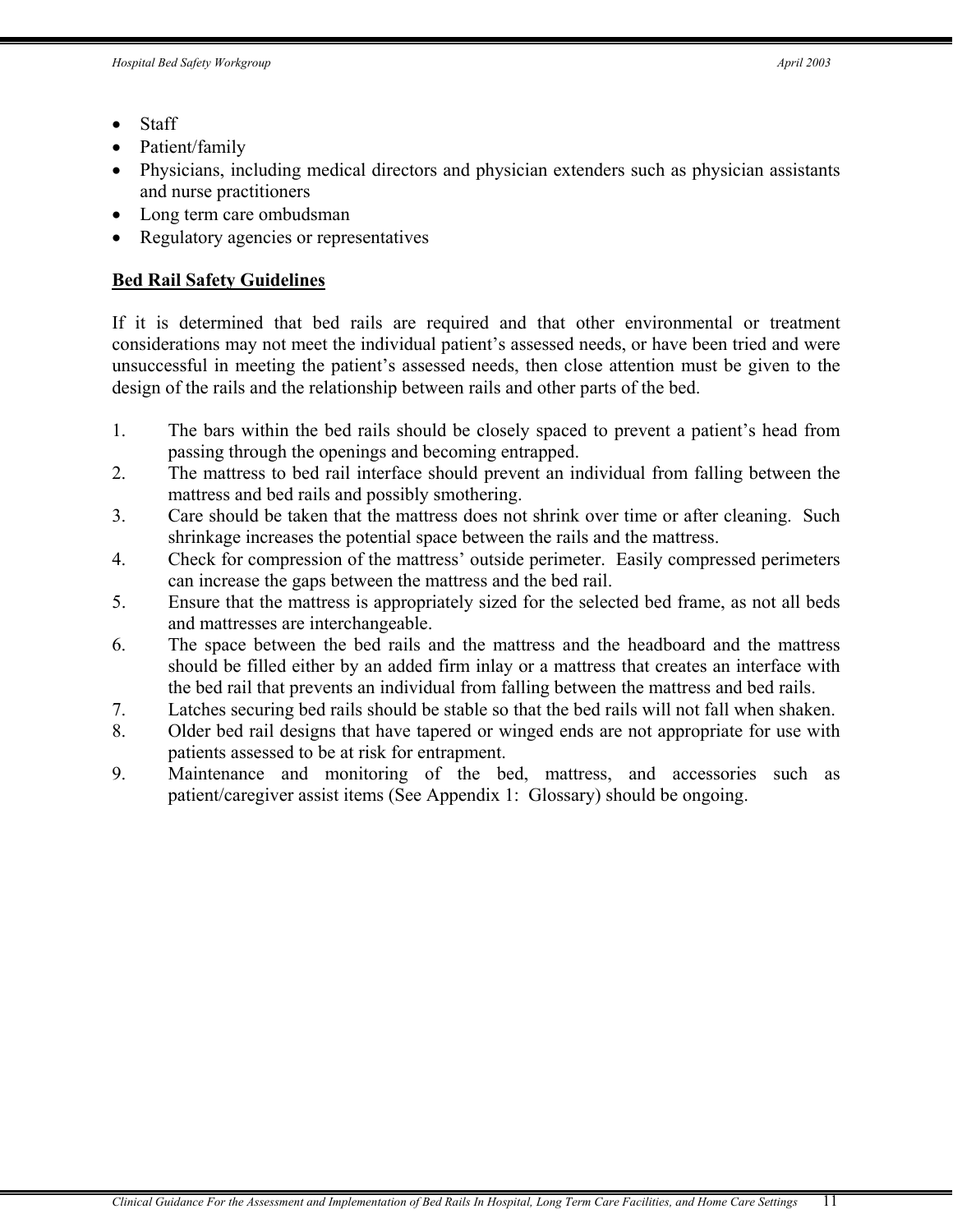# **Appendix 1: Glossary**

**Adjustable height bed** – A bed with "hi-low" function such that the height of the sleep surface can be adjusted.

**Automatic contour** - A feature of a bed where the thigh section of the sleep surface articulates upward as the head section travels upward thereby reducing the likelihood of patient/resident mattress from migrating toward the foot end of the bed.

**Bed alarms** – Alarms intended to notify caregivers of either an unwanted patient/resident egress or that the patient/resident is near the edge of the mattress.

**Bed rail extender** – A detachable device intended to bridge the space between the head and foot bed rail.

**Bed rails** –Adjustable metal or rigid plastic bars that attach to the bed. They are available in a variety of types, shapes, and sizes ranging from full to one-half, one-quarter, or one-eighth lengths. Synonymous terms are *side rails, bed side rails, and safety rails.* (See attached *Bed Side Rail Types* for illustrated definitions.)

**Control bed rail** – A bed rail that incorporates bed function controls for patient/staff activation.

**Fireman's pole** – A pole secured (floor and ceiling mooring) next to the bed that acts as a support for the patient to get into and out of the bed.

**Handgrips** – Devices attached to either side of the bed to provide the patient/resident the ability to reposition themselves while in bed as well as an aid to enter and leave the bed.

**High-impact mat (bed-side mat)** – A mat placed next to the bed that absorbs the shock if the patient falls from the bed.

**Entrapment** – An event in which a patient is caught, trapped, or entangled in the spaces in or about the bed rail, mattress, or hospital bed frame. Entrapment can result in serious injury or death.

**Interdisciplinary team** -- The interdisciplinary team may vary in constituency depending upon the nature of the care and service setting and the individual patients' needs. Members may include, but are not limited to: patient; family member (or patient's legal representative); nursing, social services, and dietary personnel; attending physician (or designee); medical director; rehabilitation and occupational therapists; and medical equipment suppliers.

**Lifting pole** – A device suspended above the bed intended to allow the patient to change position by gripping it.

**Low bed** – This bed is defined according to the patient: The bed is considered "low" if, when the patient is sitting on the side of the bed with feet on the floor, the angle of the patient's bent knees is 90 degrees or less.

**Mattress with raised edges** – A mattress that has a perimeter configured in a manner to allow the patient/resident to be "cradled" in the center of the mattress and reduces the likelihood of unwanted patient egress. It has a central area on either side of the mattress that is not raised and is used for egress.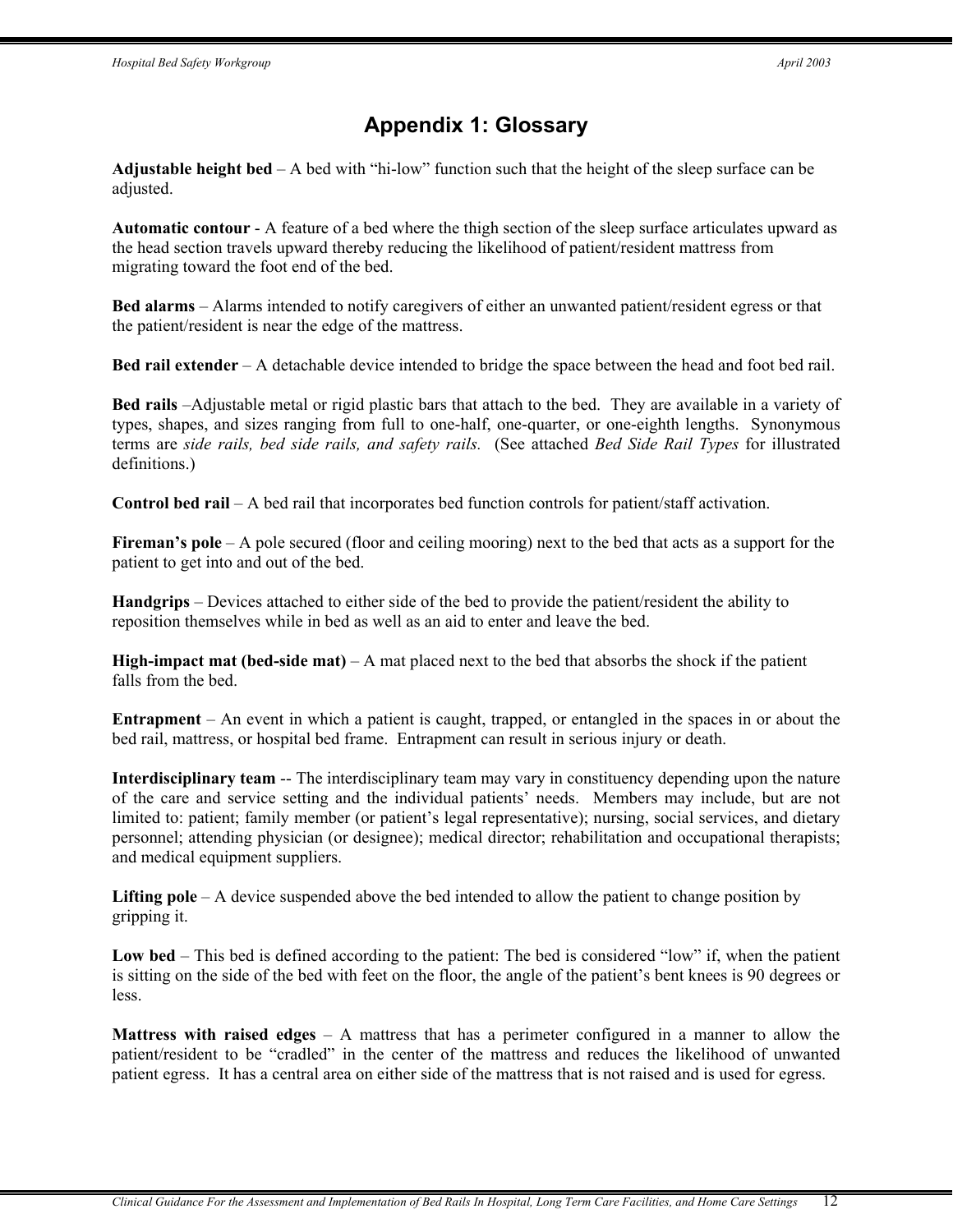**Patient assessment** – The assessment provides ongoing information necessary to develop a care plan, to provide the appropriate care and services for each patient, and to modify the care plan and care/services based on the patient's status. Details about the components of the assessment are found on pages 5 and 6 of this document.

**Pediatric rail** – A rail in which the bar spacing is no larger than two and three-eighths inches.

**Pendant control** – A means used by either the patient or the operator to control the drives that activate various bed functions and is attached to the bed by a cord.

**Physical restraint** – Any manual method or physical or mechanical device, material, or equipment attached or adjacent to the resident's [patient's] body that the individual cannot remove easily that restricts freedom of movement or normal access to one's body. (Source: Health Care Financing Administration State Operations Manual, Rev. 274, Guidance to Surveyors at 42 CFR Subpart B, Requirements for Long Term Care Facilities, 483.13(a).)

**Sleeping environment** – Includes physical components such as the bed size and height and mattress, the accessibility of personal items and accessories such as a call bell, and the room temperature and noise or light levels. The environment also includes nonphysical aspects such as comfort and security. These aspects may be related to the physical features of the bed such as the degree of mattress firmness, or features that facilitate freedom from physical pain, or a feeling of safety and privacy.

**Transfer device** - Support for transfers such as half - or quarter-length upper bed rails, bed grab bars, bed handles attached to the bed frame, or fireman's transfer pole.

**Treatment program (care plan)** – The treatment program includes measurable objectives and timetables to meet the patient's medical, nursing, and mental and psychosocial needs that are identified through the assessment process. The effectiveness of the treatment program is evaluated and modified as necessary. The interdisciplinary team reviews, revises, and initiates changes to the program as needed in accordance with professional standards of practice after each assessment.

**Seizure pads** - Padded covers for bed rails that may be used to prevent unwanted patient/resident cuts and bruising from repeated contact with the bed rails. Also used to cover openings within the perimeter of the side rails and space between the head and foot rails.

#### **Side rails** – See *Bed rails*.

**Stuff pads** – Plastic covered pads used to obliterate open spaces between bed rails and mattresses, mattresses and head/foot boards.

**Transfer bar** – A one-piece device, attached to the bed frame on one or both sides of the bed, that is grasped to aid in bed entry and exit.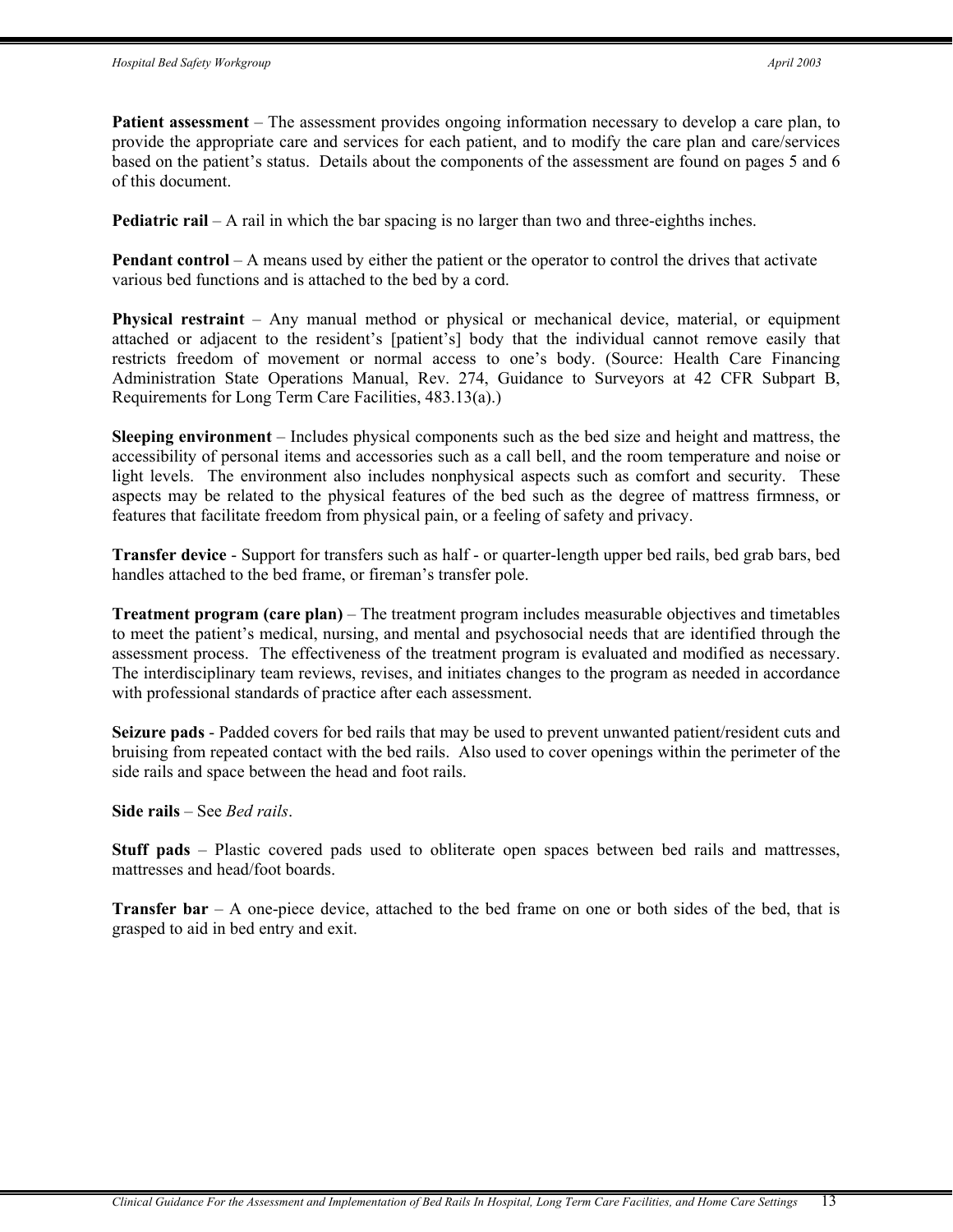# **Appendix 2: Bed Rails - Intended Purpose and Potential Risks**

#### **Intended Purpose of Bed Rails**

- 1. One of several methods utilized to prevent patient from falling out of bed.
	- Reminds patient not to get out of bed when medically contraindicated and/or medical equipment is attached to the patient.
	- Defines the bed edge.
	- Helps to protect patient from falling out of bed during transport.
- 2. May assist patient with movement.
	- Moving within the bed.
	- Getting in and out of bed.
- 3. One of several methods to provide the patient with easy access to bed controls.
- 4. One of several methods to provide a feeling of comfort and security.

#### **Potential Risks of Bed Rails**

- 1. Create a source of known morbidity and mortality such as:
	- Strangling, suffocation, serious bodily injury,<sup>\*</sup> or death when patients or parts of their bodies are caught between rails, the openings of the rails, or between the bed rails and mattress.
- 2. Impede patients from safely getting out of bed:
	- Patients crawl over rails and fall from greater heights increasing the risk for serious injury.
	- Patients attempt to get out of bed over the foot board.
- 3. Restrain patients in many circumstances:
	- Hinder patients from independently getting out of bed thereby confining them to their beds.
	- Create a barrier to performing routine activities such as going to the bathroom.
- 4. Can create negative psychological effects:
	- Create undignified personal image.
	- Alter patient self-esteem.
	- Contribute to patient isolation.
	- Confinement can cause patients to be incontinent.

The potential risks can be exacerbated by:

- Improper match of the bed rail to bed frame.
- Improper installation.
- Objects such as holders or supports that remain when the bed rail is removed.
- \* May include head trauma; bruising, contusions, and/or skin lacerations; and fractures and/or dislocations.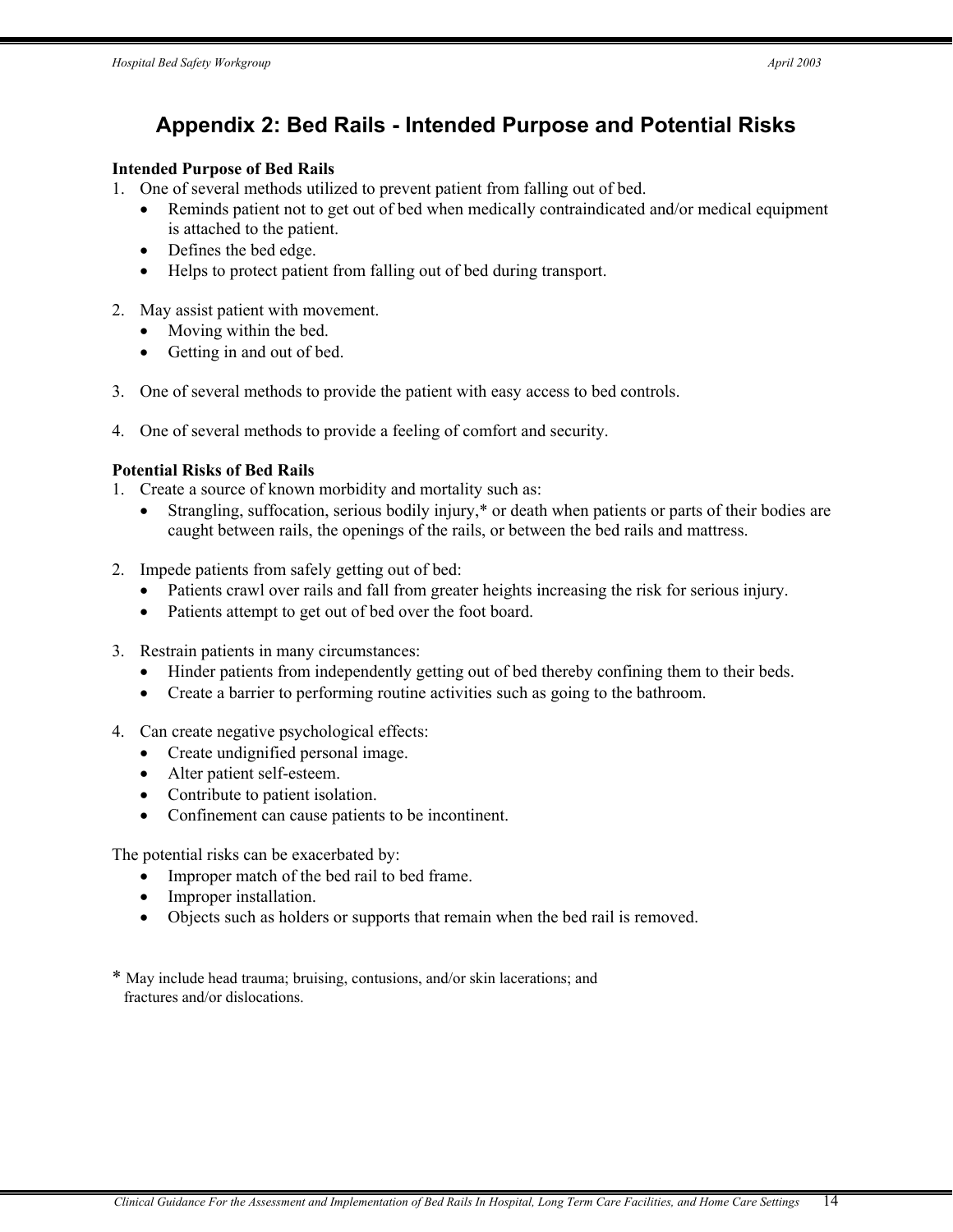The drawings below are intended only to illustrate the design of bed rails. They are not intended to represent actual or recommended dimensions.



*Clinical Guidance For the Assessment and Implementation of Bed Rails In Hospital, Long Term Care Facilities, and Home Care Settings* 15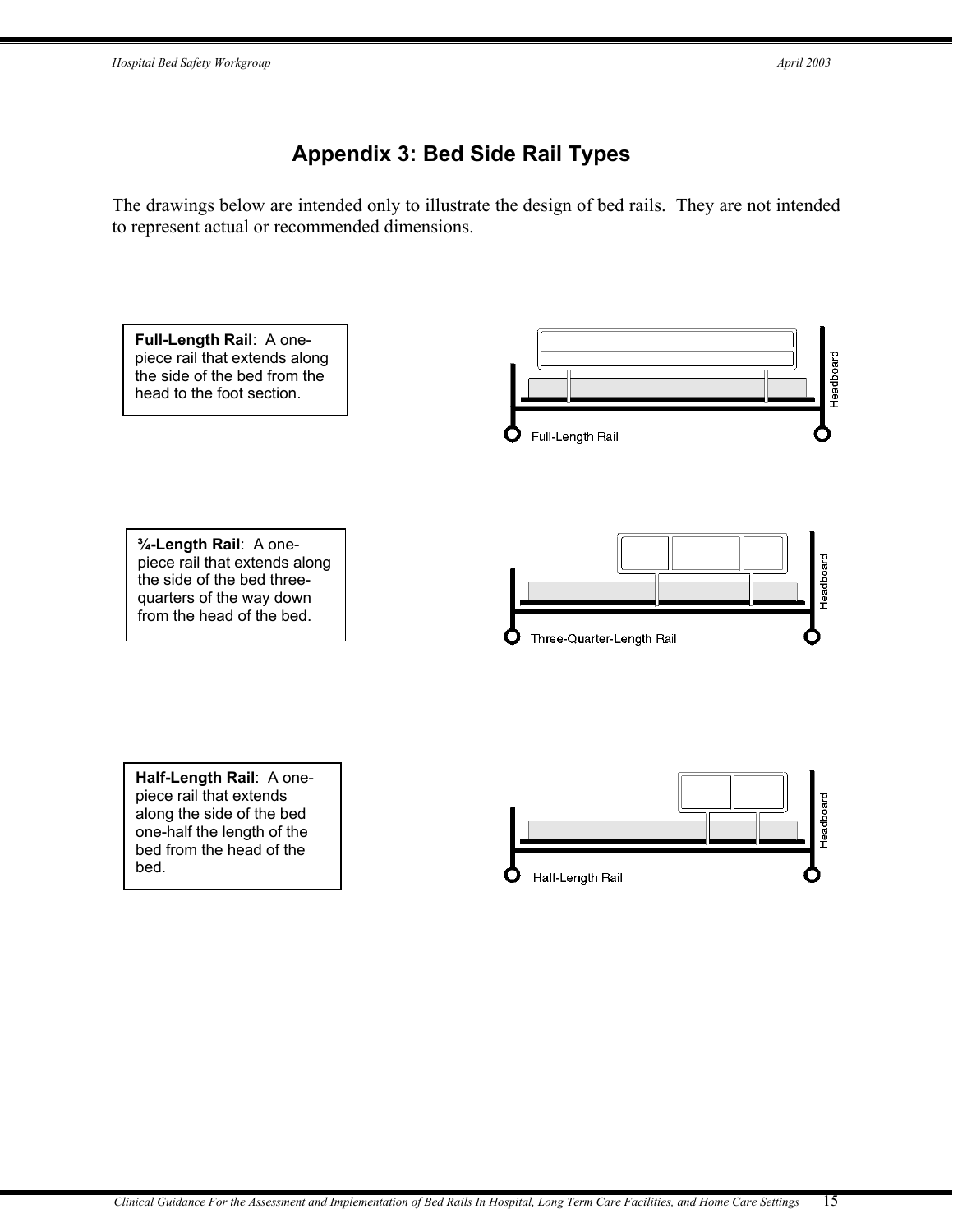Headboard





**Split Rails**: A pair of half rails. One set extends along the side of the bed from the head of the bed to the midsection of the bed. The other set extends from the midsection of the bed to the foot of the bed. Generally, there is a space between the two sets of rails.



**Transfer Bar:** A one-piece device, attached to the bed frame on one or both sides of the bed, that is grasped to aid in bed entry and exit.

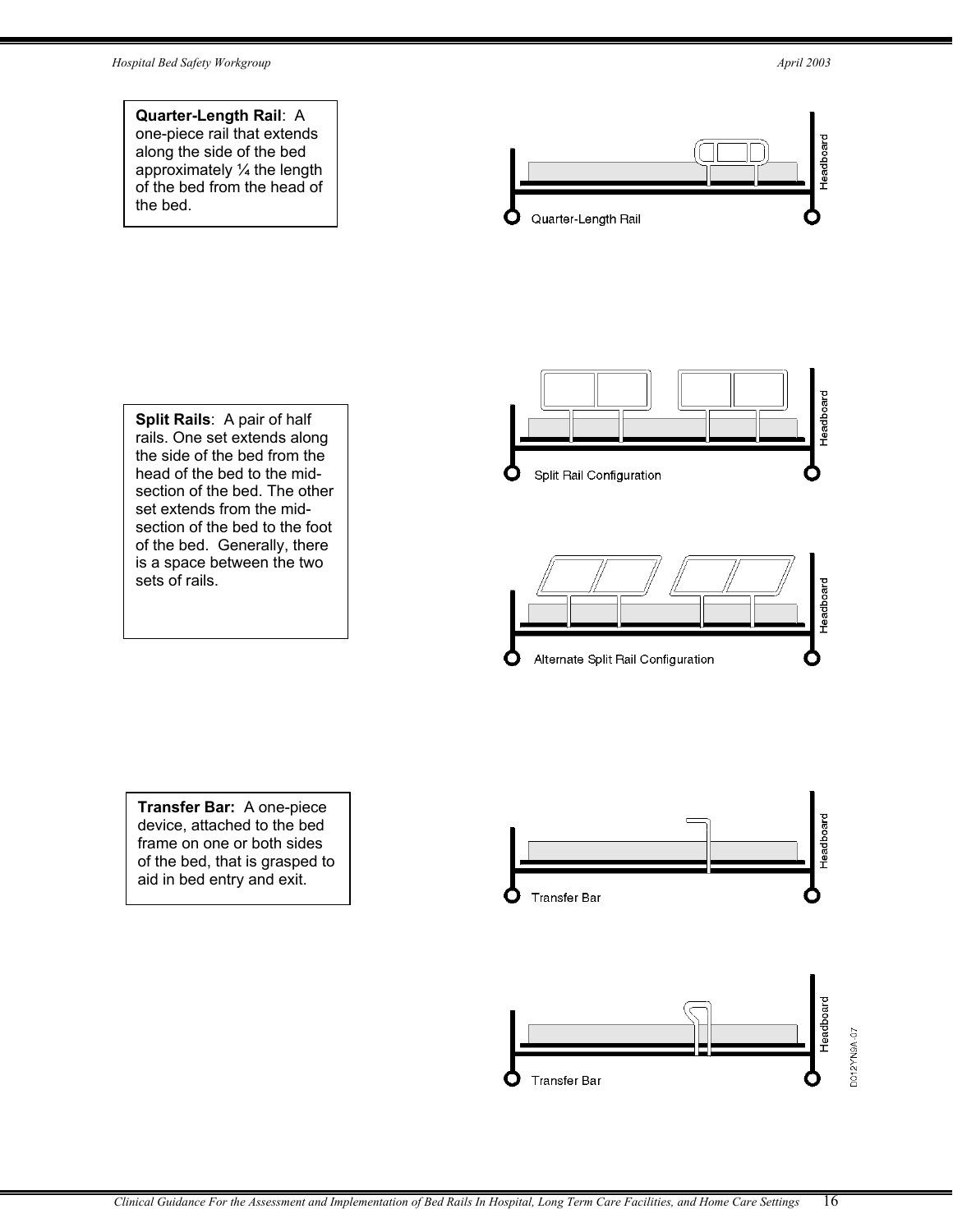## **Appendix 4: Hospital Bed Safety Workgroup Member Organizations that Signed on to the Clinical Guidance**

AARP

American Association of Homes and Services for the Aging American Health Care Association American Medical Directors Association American Nurses Association American Society of Healthcare Risk Management Basic American Metal Products Care Providers of Minnesota Carroll Health Care ECRI Evangelical Lutheran Good Samaritan Society Hard Manufacturing Health Safe, Incorporated Iona Senior Services Kinetic Concepts Incorporated Law Offices of Julie A. Braun MC Healthcare Medical Devices Bureau, Health Canada National Association of Home Care National Patient Safety Foundation National Citizens Coalition for Nursing Home Reform Orange Grove Habilitation Center RN Systems + Span American Sunrise Medical Tactilics, Inc. Untie the Elderly, The Kendal Corporation U.S. Food and Drug Administration Vail Products, Incorporated Veterans Administration National Center for Patient Safety

HBSW member, the Joint Commission on Accreditation of Healthcare Organizations (JCAHO) has determined that the Clinical Guidance does not conflict with current standards in the JCAHO *Comprehensive Accreditation Manual for Hospitals 2002, 2002 Standards Manuals for Home Care*, or the *2002-2003 Comprehensive Accreditation Manual for Long Term Care*.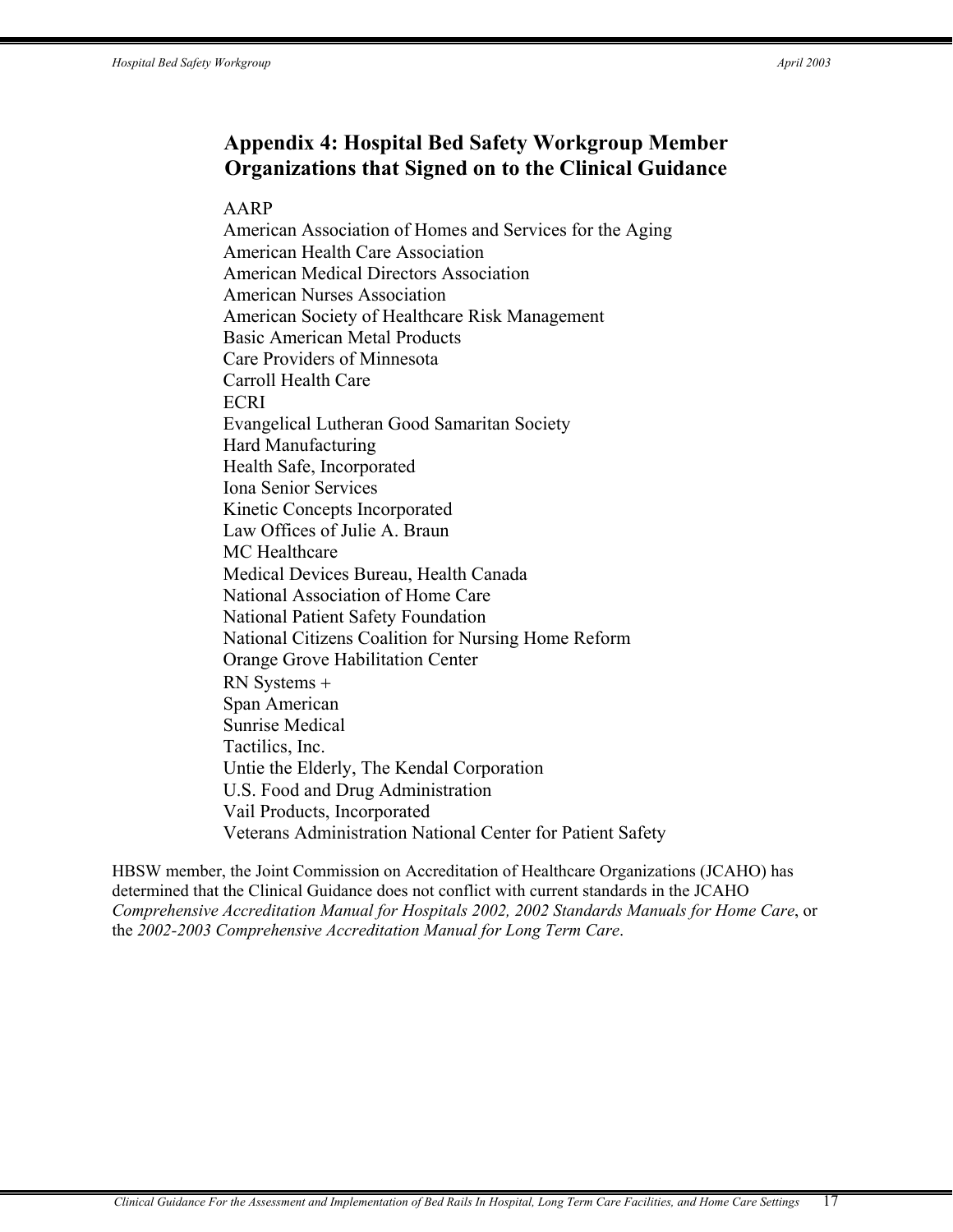# **Appendix 5: Authors**

Doug Beardsley Administrator/CEO Valley Hospital at Hidden Lakes Golden Valley, Minnesota

Mary Bias Vice President Hard Manufacturing Company Buffalo, New York

Sarah Greene Burger, RNC, MPH National Citizens' Coalition for Nursing Home Reform Washington, DC

Elizabeth Capezuti, PhD, RN, CS, FAAN Associate Professor Independence Foundation Wesley Woods Chair in Gerontologic Nursing Nell Hodgson Woodruff School of Nursing Emory University Atlanta, Georgia

Fred M. Feinsod, MD, MPH, CMD American Medical Directors' Association Colorado Springs, Colorado

Rita Munley Gallagher, PhD, RN, C Senior Policy Fellow Department of Nursing Practice and Policy American Nurses Association Washington, DC

Beryl Goldman, RN, MS, NHA Director for Health Services The Kendal Corporation Kennett Square, Pennsylvania

Doni Haas, RN, LHRM National Patient Safety Foundation Stuart, Florida